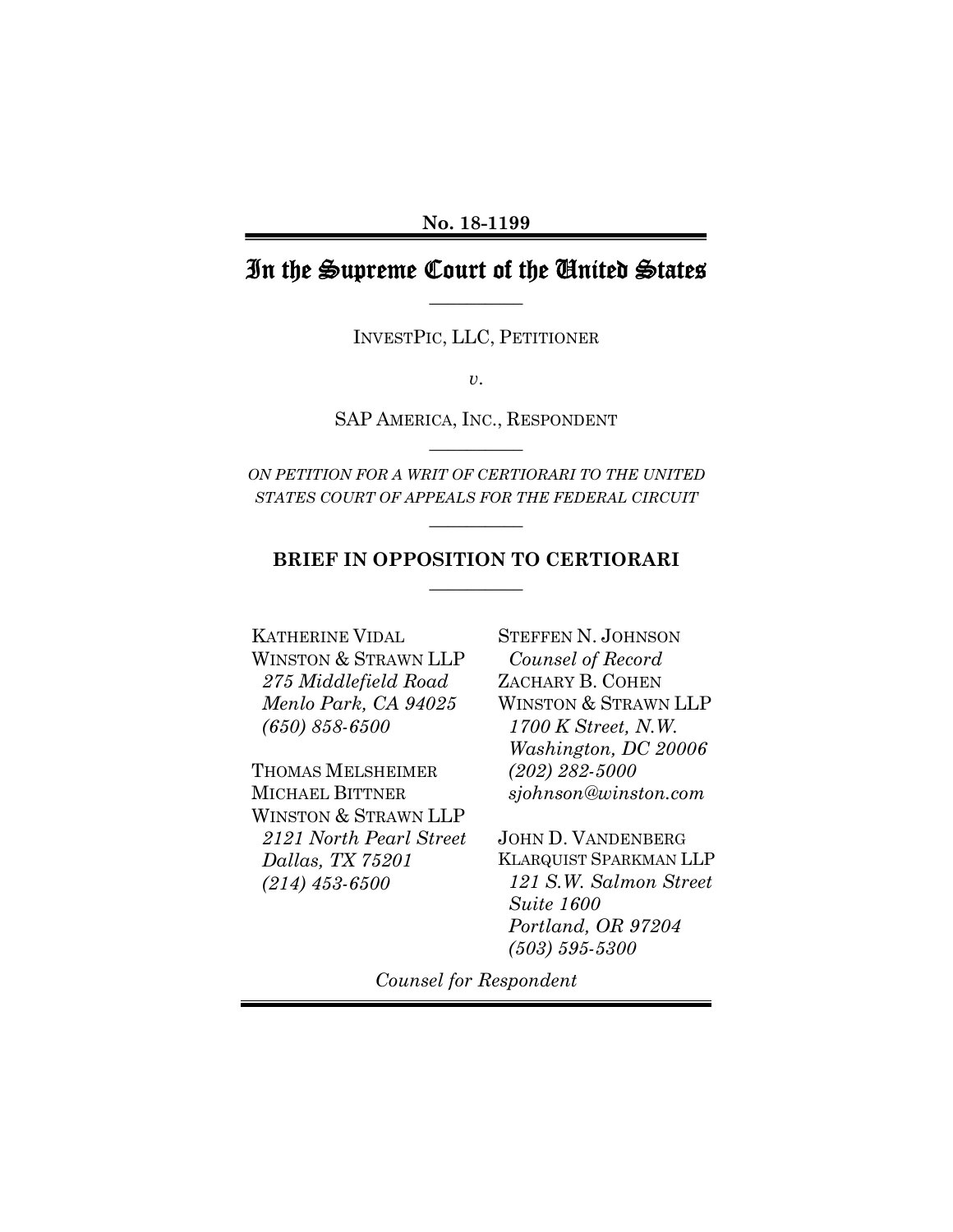#### **QUESTION PRESENTED**

Whether the court of appeals correctly applied this Court's repeated decisions that a "mathematical formula" is an abstract idea and thus ineligible for patenting, even if the formula is "new," "better," and limited to running on "computers" (*e.g.*, *Parker* v. *Flook*, 437 U.S. 584, 593–594 (1978)), to the patent claims at issue, which are directed to systems and methods for performing statistical analyses of investment information on general-purpose computers using their ordinary functions.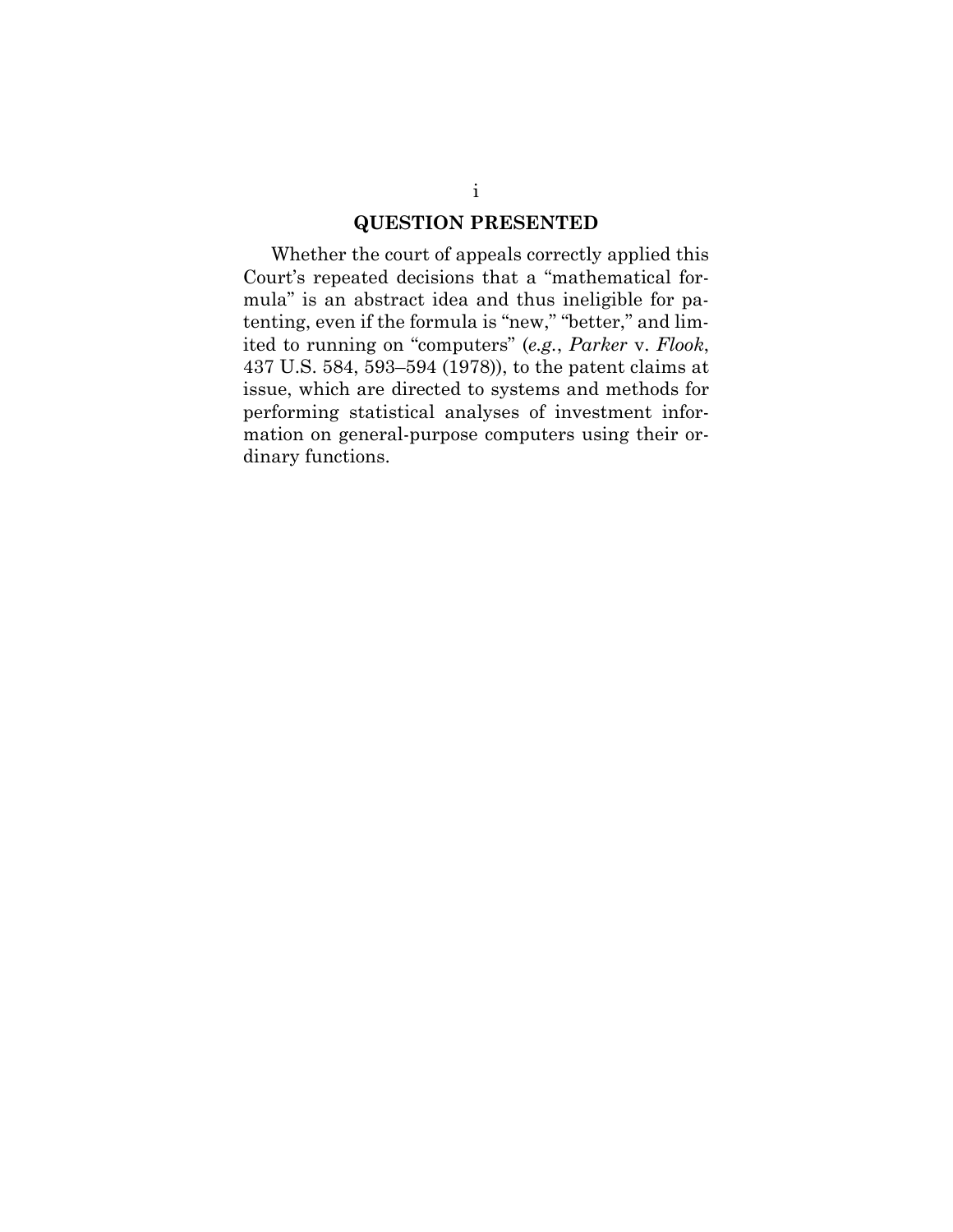### **CORPORATE DISCLOSURE STATEMENT**

The parent company of respondent SAP America, Inc., is SAP SE. SAP SE is the only publicly traded company that owns 10% or more of SAP America, Inc.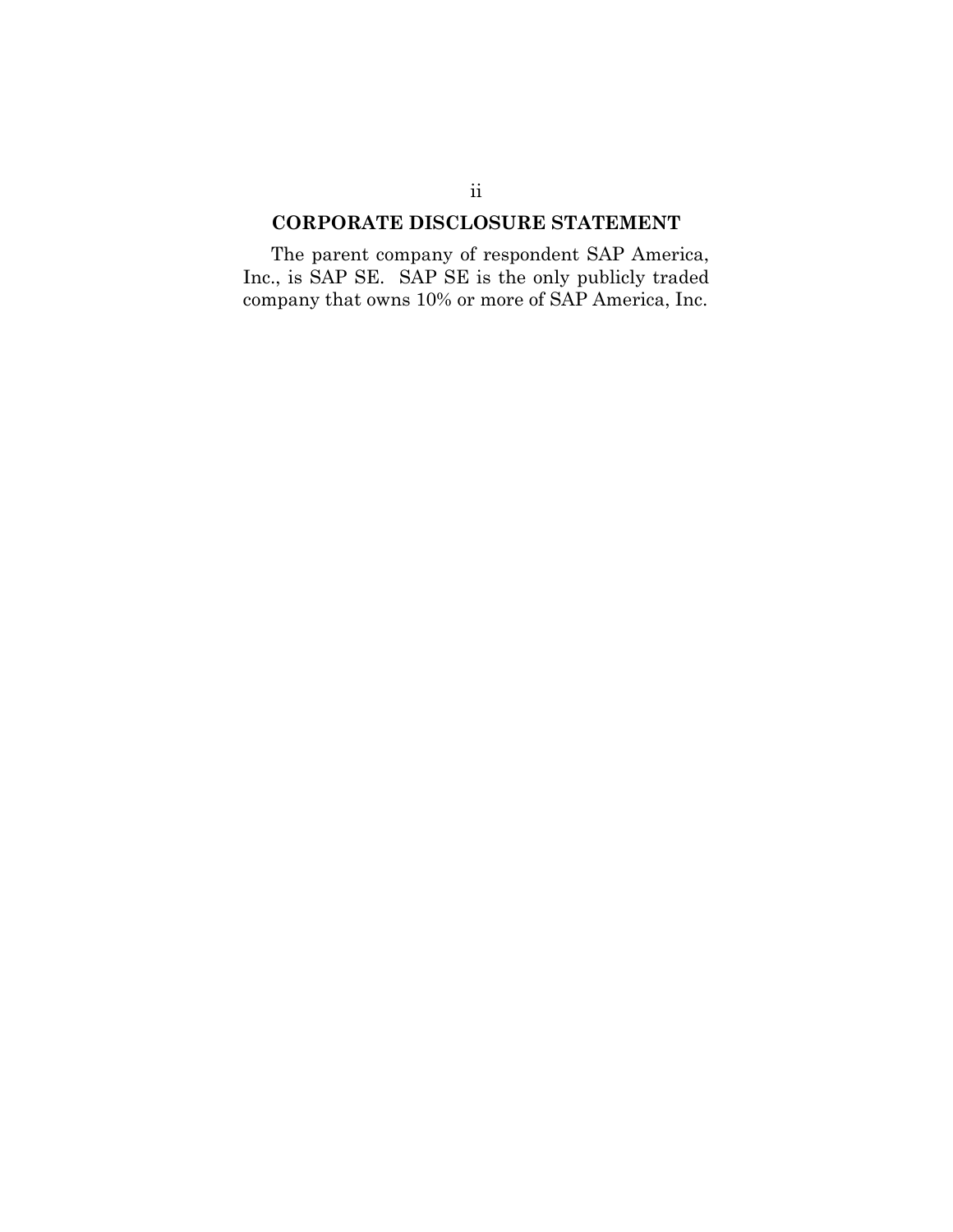# **TABLE OF CONTENTS**

| CORPORATE DISCLOSURE STATEMENTii                                                                                                                                                       |
|----------------------------------------------------------------------------------------------------------------------------------------------------------------------------------------|
|                                                                                                                                                                                        |
|                                                                                                                                                                                        |
|                                                                                                                                                                                        |
| A. The governing statutory framework  3                                                                                                                                                |
| B. The mathematical processes claimed by the                                                                                                                                           |
| C. The Federal Circuit's earlier decision 6                                                                                                                                            |
| D. The courts below held that the asserted                                                                                                                                             |
| REASONS FOR DENYING THE PETITION  12                                                                                                                                                   |
| The decision below raises no important<br>L.<br>question worthy of this Court's review 12                                                                                              |
| A. The "question presented" is not presented<br>on this record, as the illustrative claims<br>require elements in the physical realm and<br>the court below did not adopt a "physical" |
| B. InvestPic's claims of an intra-Federal<br>Circuit split are unfounded.  16                                                                                                          |
| C. Invest Pic's remaining arguments for<br>certiorari are without merit 19                                                                                                             |
| II. The Federal Circuit's decision is correct.  22                                                                                                                                     |
|                                                                                                                                                                                        |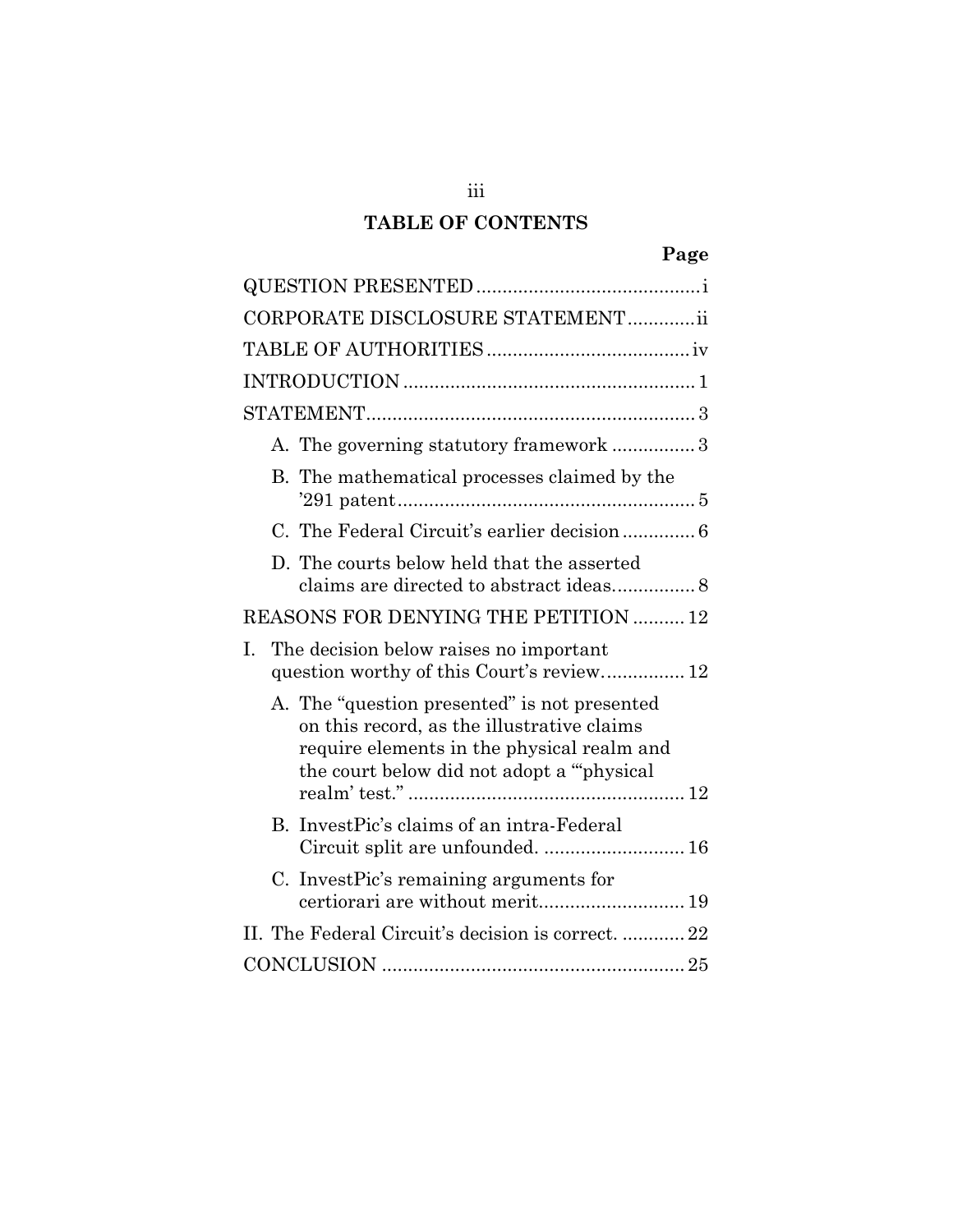# **TABLE OF AUTHORITIES**

 **Page(s)** 

# **Cases**

| Alice v. CLS Bank Int'l,<br>573 U.S. 208 (2014)  2-4, 15-16, 20, 23, 25                          |
|--------------------------------------------------------------------------------------------------|
| Ancora Techs. v. HTC Am., Inc.,<br>908 F.3d 1343 (Fed. Cir. 2018) 14                             |
| Ariosa Diagnostics, Inc. v. Sequenom, Inc.,                                                      |
| Ass'n for Molecular Pathology v. Myriad<br>Genetics, Inc.,                                       |
| BASCOM Glob. Internet Servs., Inc. v.<br>AT&T Mobility LLC,<br>827 F.3d 1341 (Fed. Cir. 2016) 17 |
| Bilski v. Kappos,                                                                                |
| Data Engine Techs., LLC v. Google LLC,<br>906 F.3d 999 (Fed. Cir. 2018) 14                       |
| DDR Holdings, LLC v. Hotels.com, L.P.,                                                           |
| Diamond v. Diehr,                                                                                |
| <i>Enfish, LLC v. Microsoft Corp.,</i><br>822 F.3d 1327 (Fed. Cir. 2016) 16                      |
| Exergen Corp. v. Kaz USA, Inc.,<br>725 F. App'x 959 (Fed. Cir. 2018)  16                         |
| Finjan, Inc. v. Blue Coat Sys., Inc.,<br>879 F.3d 1299 (Fed. Cir. 2018) 16                       |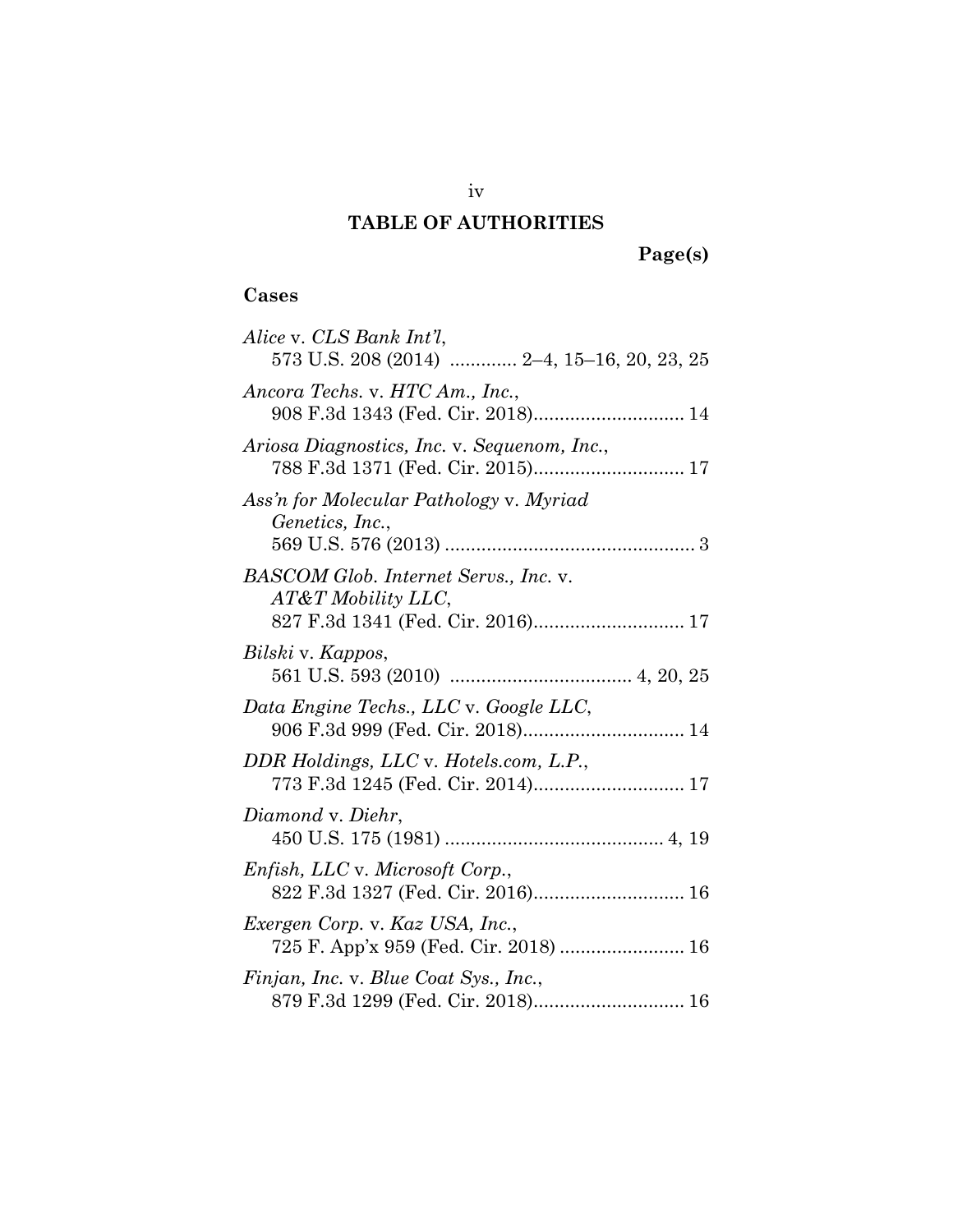| Gottschalk v. Benson,                                     |
|-----------------------------------------------------------|
| Mackay Radio & Telegraph Co. v. Radio<br>Corp. of $Am.$ , |
|                                                           |
| Mayo Collaborative Servs. v. Prometheus                   |
| Labs., Inc.,<br>566 U.S. 66 (2012)  3-5, 7, 10, 16, 19-23 |
| McRO, Inc. v. Bandai Namco Games Am.,                     |
| Inc.,<br>837 F.3d 1299 (Fed. Cir. 2016) 10, 14            |
| OIP Techs., Inc. v. Amazon.com, Inc.,                     |
| Parker v. Flook,                                          |
| In re Smith,                                              |
| Thales Visionix Inc. v. United States,                    |
| In re Varma,                                              |
| <b>Statutes</b>                                           |
|                                                           |
|                                                           |
|                                                           |
|                                                           |
| <b>Other Authorities</b>                                  |
|                                                           |
|                                                           |

v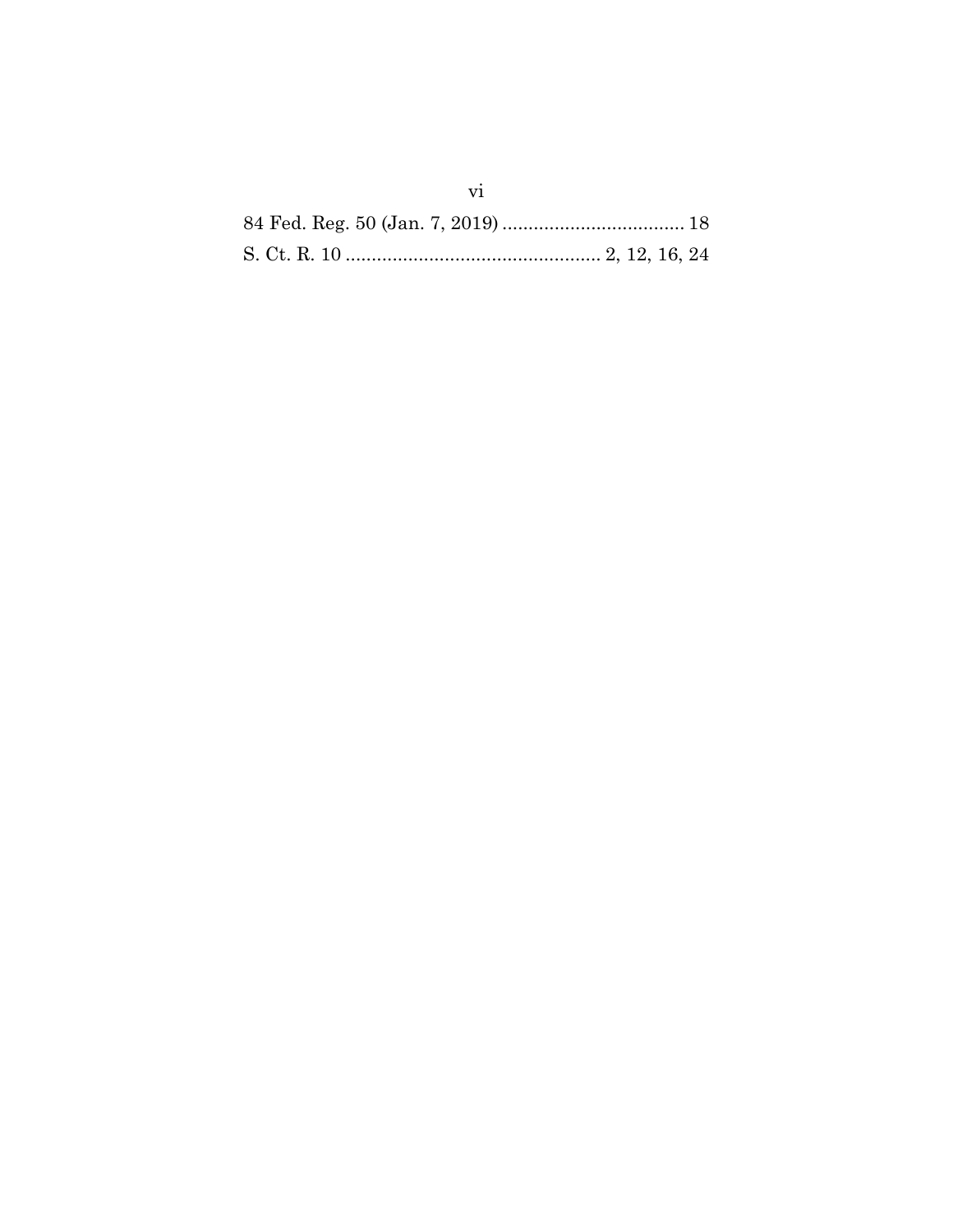#### **INTRODUCTION**

The Federal Circuit's unanimous decision in this case presents no question worthy of the Court's review. InvestPic suggests otherwise by arguing that the court created a new "'physical realm' test" for its patent and others like it. *E.g.*, Pet. i, 6. That is incorrect.

The patent was invalidated because, *despite* being anchored in the physical realm, it is directed to "an advance in mathematical techniques in finance"—to "abstract ideas." Pet. App. 20a. Specifically, the patent claims the use of math and general-purpose computers to skew a dataset of investment information and analyze it. As all four judges below agreed, the claimed "innovation" is "nothing but a series of mathematical calculations based on selected information and the presentation of the results" thereof, carried out on "offthe-shelf" computers using "their already available basic functions." Pet. App. 3a, 15a, 18a–19a; accord *id*. at 55a–56a.

This case therefore involves a textbook application of nearly a century of precedent to claims directed to "systems and methods for performing certain *statistical analyses* of investment information." Pet. App. 2a (emphasis added). In *Mackay Radio & Telegraph Co.*  v. *Radio Corp. of America*, the Court held that "a scientific truth, or the mathematical expression of it, is not [a] patentable invention." 306 U.S. 86, 94 (1939). In *Gottschalk* v. *Benson*, the Court held that § 101 does not authorize patenting a "mathematical formula," even when the formula has a "substantial practical application \* \* \* in connection with a digital computer." 409 U.S. 63, 71–72 (1972). Shortly thereafter, *Parker* v. *Flook* held that claims to a "mathematical formula" are ineligible for patenting even if the formula is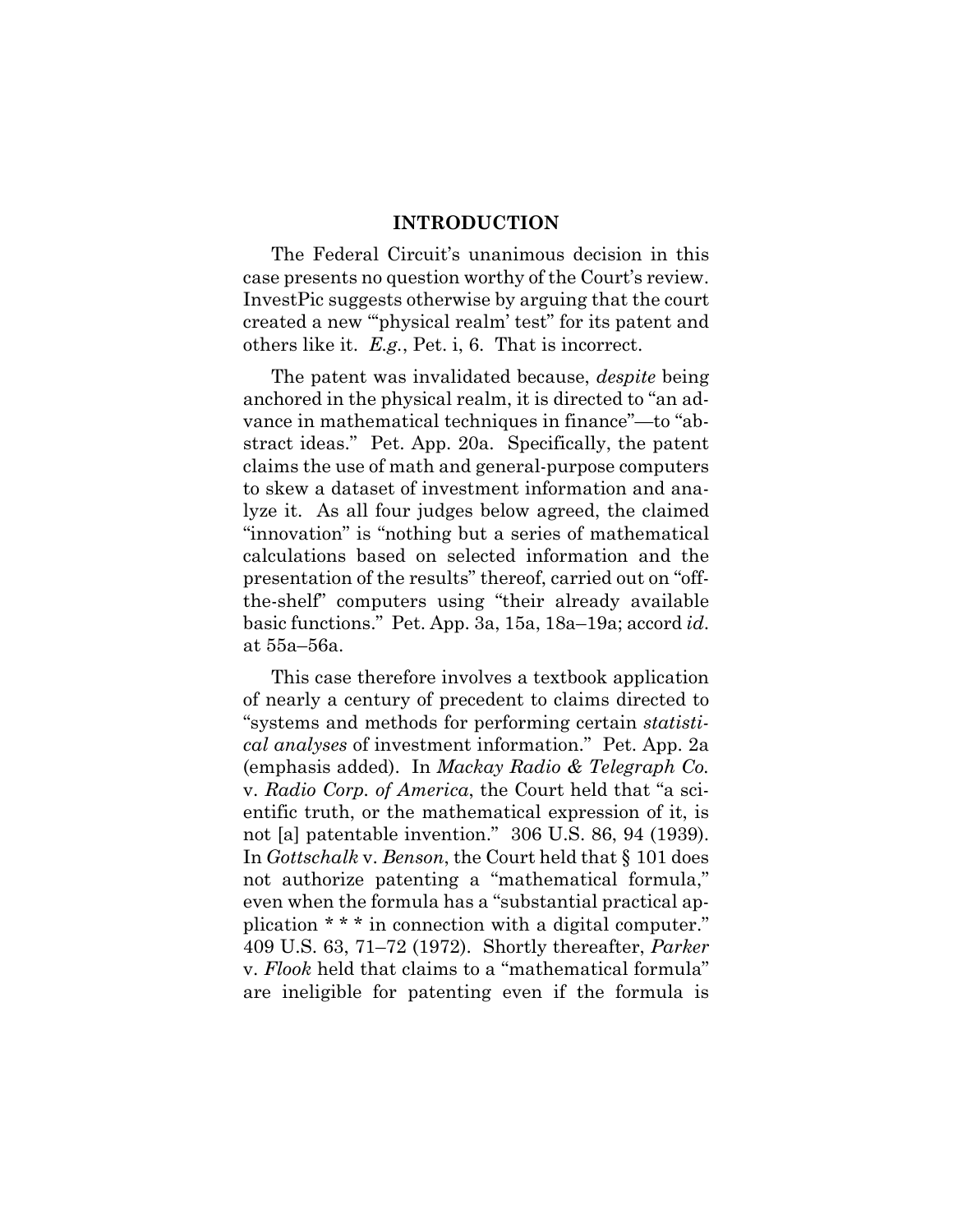"new," "better," and limited to running on "computers." 437 U.S. 584, 593–594 (1978). Finally, *Alice* v. *CLS Bank International* reaffirmed these decisions, holding that "generic computer [implementation] cannot transform a patent-ineligible abstract idea into a patent-eligible invention." 573 U.S. 208, 223 (2014).

InvestPic does not challenge these decisions or the two-step *Alice* framework—it asserts only a "misapplication of *Alice*" to these facts. Pet. 5. Accordingly, the petition should be denied. See S. Ct. R. 10 (certiorari is rarely warranted to address "the misapplication of a properly stated rule of law").

In reality, the phrase "physical realm" appears just twice in the opinion below. And in one such instance, the court states that claim 32—which InvestPic admits is "illustrative" (Pet. 11)—"require[s] various databases and processors, which are in the physical realm of things." Pet. App. 18a. Remarkably, InvestPic nowhere mentions this passage of the opinion. But it confirms that the question whether a patent claim's failure to recite physical elements renders it "abstract" under § 101 is not fairly presented on this record.

Once these vehicle and other problems become evident, little remains of the petition. InvestPic finds it anomalous that patent claims might be held novel or non-obvious under §§ 102 and 103 of the Patent Act, but invalidated under § 101. Yet this Court has repeatedly rejected that view in decisions that InvestPic does not ask the Court to overrule. The same is true of InvestPic's other arguments.

In sum, the court below, in unanimously affirming the district court, issued a careful and thorough ruling applying settled and unchallenged rules to the specific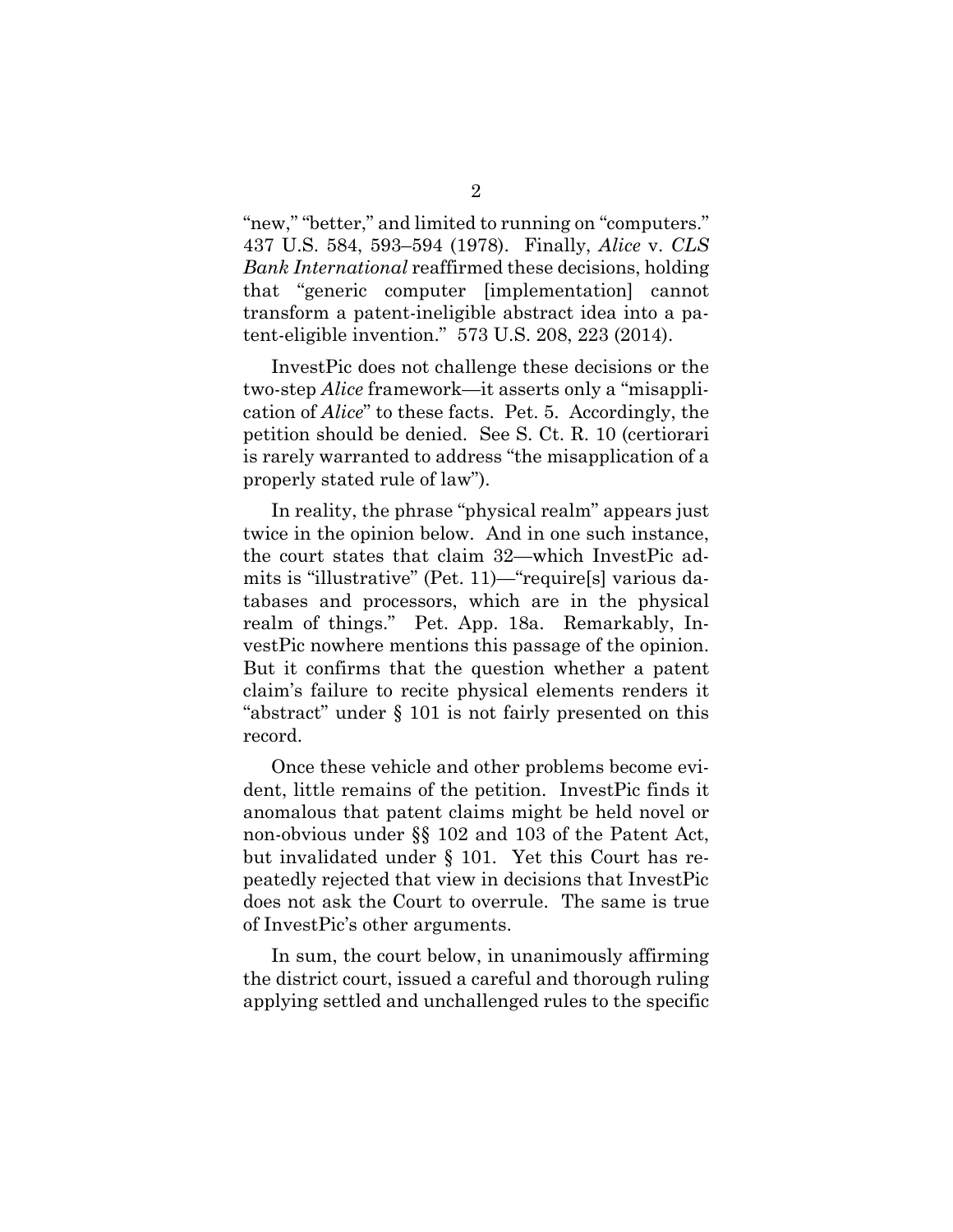facts of this case—which is not close on the merits. No judge voted for en banc review, and InvestPic's "physical realm" theory is defeated by even a cursory look at the patent claims—which, again, expressly require various elements "in the physical realm of things." Pet. App. 18a.

Certiorari should thus be denied.

#### **STATEMENT**

#### **A. The governing statutory framework**

Section 101 of the Patent Act authorizes the Patent Office to grant an inventor a patent on "any new and useful process, machine, manufacture, or composition of matter, or any new and useful improvement thereof." 35 U.S.C. § 101. As this Court has "long held," however, "this provision contains an important implicit exception: Laws of nature, natural phenomena, and abstract ideas are not patentable." *Alice*, 573 U.S. at 216 (quotations and citation omitted). Extending patent monopolies to such claims "would risk disproportionately tying up the use of the underlying natural laws, inhibiting their use in the making of further discoveries." *Mayo Collaborative Servs.* v. *Prometheus Labs., Inc.*, 566 U.S. 66, 73 (2012). Thus, an invention "does not by itself satisfy the § 101 inquiry" by virtue of being a "groundbreaking, innovative, or even brilliant discovery." *Ass'n for Molecular Pathology* v. *Myriad Genetics, Inc.*, 569 U.S. 576, 577 (2013).

To aid in applying § 101, the Court has identified several categories of inventions that—without more are ineligible for patents. One such category is mathematical equations. For nearly a century, the Court has held that "a scientific truth, or the mathematical expression of it, is not [a] patentable invention." *Mackay*, 306 U.S. at 94. Nor is "simply implementing a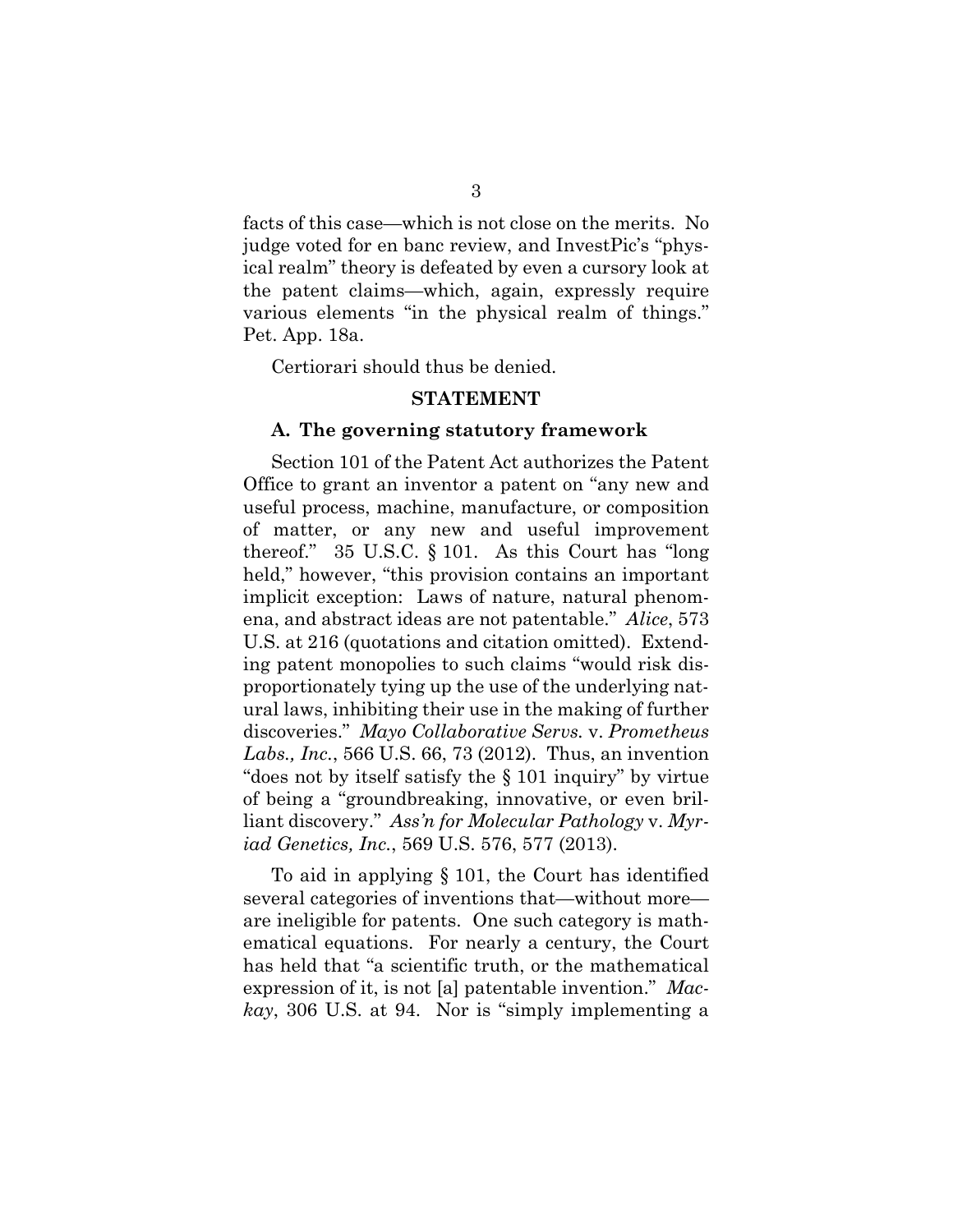mathematical principle on a physical machine, namely a computer, \* \* \* patentable." *Mayo*, 566 U.S. at 84 (citing *Gottschalk*, 409 U.S. at 71).

Another category of unpatentable claims includes "fundamental economic practice[s]" such as "hedging[] or protecting against risk." *Bilski* v. *Kappos*, 561 U.S. 593, 611 (2010). As the Court explained in *Bilski*, allowing a party to patent fundamental economic practices would "pre-empt use of [the applicable] approach in all fields, and would effectively grant a monopoly over an abstract idea." *Id.* at 612.

Section 101 challenges are now evaluated under a two-step framework that the Court set out in *Alice*:

First, we determine whether the claims at issue are directed to one of those patent-ineligible concepts. If so, we then ask, what else is there in the claims before us? To answer that question, we consider the elements of each claim both individually and as an ordered combination to determine whether the additional elements "transform the nature of the claim" into a patent-eligible application.

573 U.S. at 217–218 (quotations and citations omitted). The Court in *Alice* further noted that, at the first step, a key question is whether the claims are directed to abstract ideas deemed unpatentable in prior cases, such as mathematical formulas and fundamental economic practices. *Id.* at 222–223 (discussing *Gottschalk*, *Flook*, and *Bilski*).

Section 101 eligibility is distinct from other bars to patentability, such as obviousness, anticipation, and enablement. *E.g.*, *Diamond* v. *Diehr*, 450 U.S. 175, 190  $(1981)$  ("The question  $\Box$  of whether a particular invention is novel is wholly apart from whether the invention falls into a category of statutory subject matter.")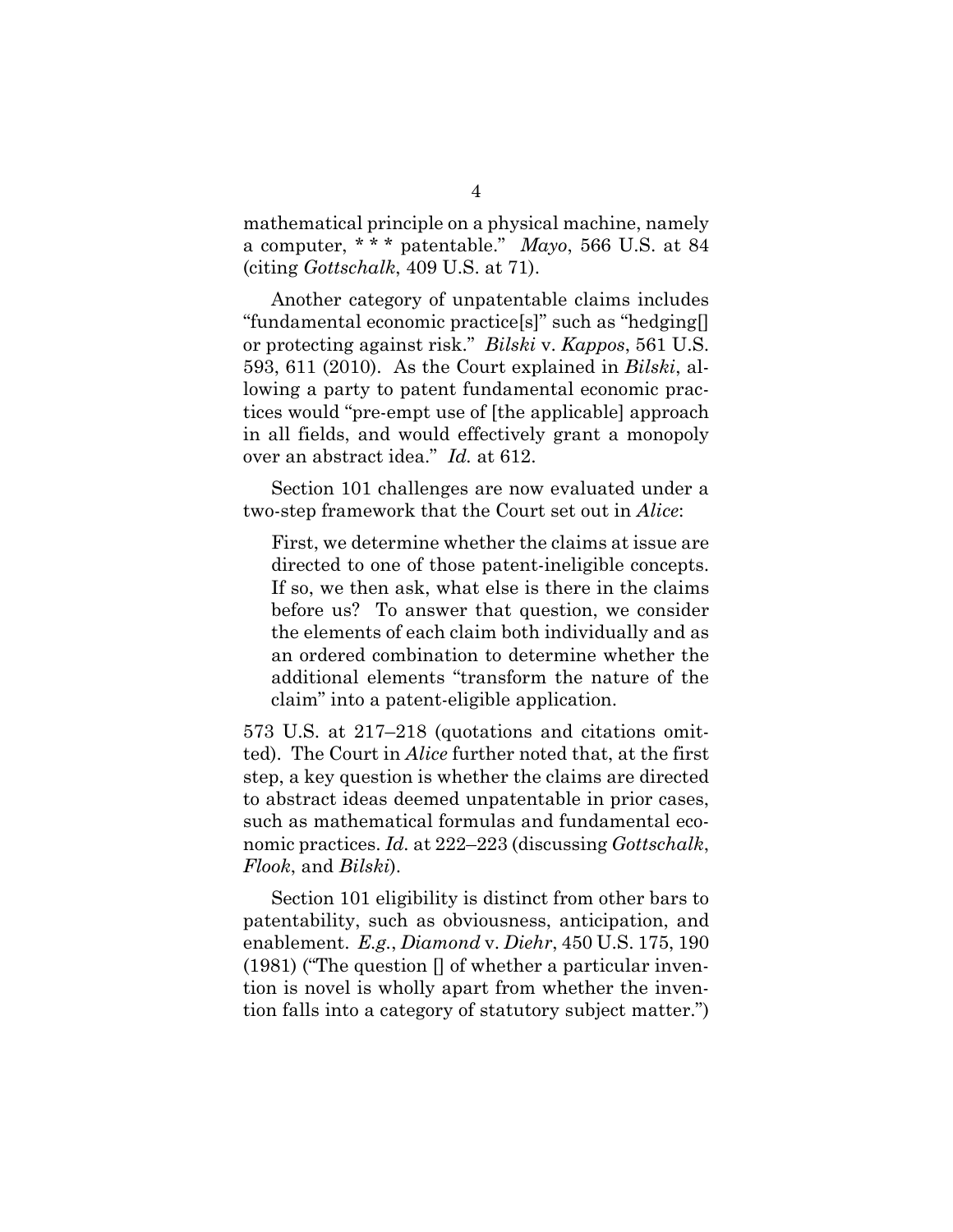(quotations and citations omitted); cf. 35 U.S.C. §§ 102, 103, and 112. The Court in *Mayo*, for example, expressly "decline[d] \* \* \* to substitute §§ 102, 103, and 112 inquiries for the  $***$  inquiry under § 101," as that "approach \* \* \* would make the 'law of nature' exception to § 101 patentability a dead letter." 566 U.S. at 89, 91.

#### **B. The mathematical processes claimed by the '291 patent**

InvestPic's Patent—U.S. Patent No. 6,349,291, or the "291 patent"—claims a variety of mathematical techniques used to analyze financial information. As the patent abstract explains, the "invention provides a method and system for the statistical analysis, display and dissemination of financial data over an information network." C.A. App. 28. In InvestPic's own words, the genesis of the '291 patent was the patent applicant's observation that the Gaussian distribution, a mathematical formula for "assessing the health of investment portfolios," was "inaccurate." Pet. 7.

InvestPic's patent claimed to solve the inaccuracy with a new mathematical process. For example, Reexamined Claim 1 of the '291 patent reads:

1. A method for *calculating, analyzing and displaying investment data* comprising the steps of:

(a) selecting a sample space, wherein the sample space includes at least one investment data sample;

(b) generating a distribution function using a resampled statistical method and a bias parameter, wherein the bias parameter determines a degree of randomness in sample selection in a resampling process; and,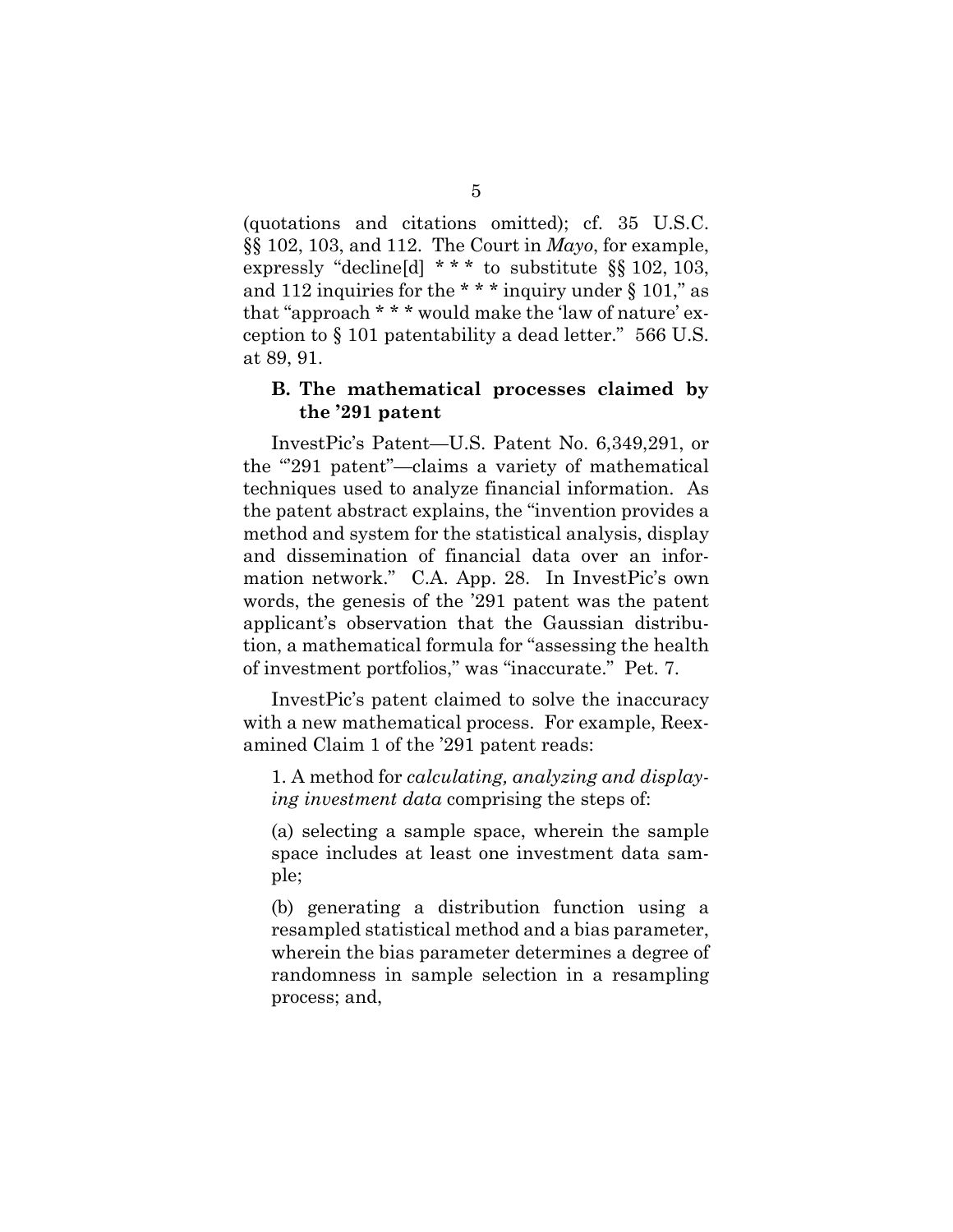(c) generating a plot of the distribution function.

C.A. App. 1827a (emphasis added).

Reexamined Claim 32—which InvestPic acknowledges is "illustrative" (Pet. 11)—operates along similar lines as Claim 1, but also includes physical computer components. Reexamined Claim 32 recites "[a] system for providing *statistical analysis of investment information* over an information network comprising," among other things:

*A plurality of processors* collectively arranged to perform a parallel processing computation, wherein the plurality of processors is adapted to:

*receive the statistical analysis request* corresponding to the two or more selected investments,

based upon the one statistical analysis request and investment data samples pertaining to the two or more selected investments drawn from the sample space, *perform a resampled statistical analysis*, wherein the first return object of the first investment and the second return object of the second investment both correspond to a time period to preserve a temporal correlation between the two or more selected investments, to generate a resampled joint distribution; and

provide a report of the resampled joint distribution.

Pet. App. 17a–18a n.3 (emphasis added).

#### **C. The Federal Circuit's earlier decision**

The Federal Circuit first reviewed the '291 patent after the Patent Office rejected a number of its claims in *inter partes* and *ex parte* reexamination proceedings.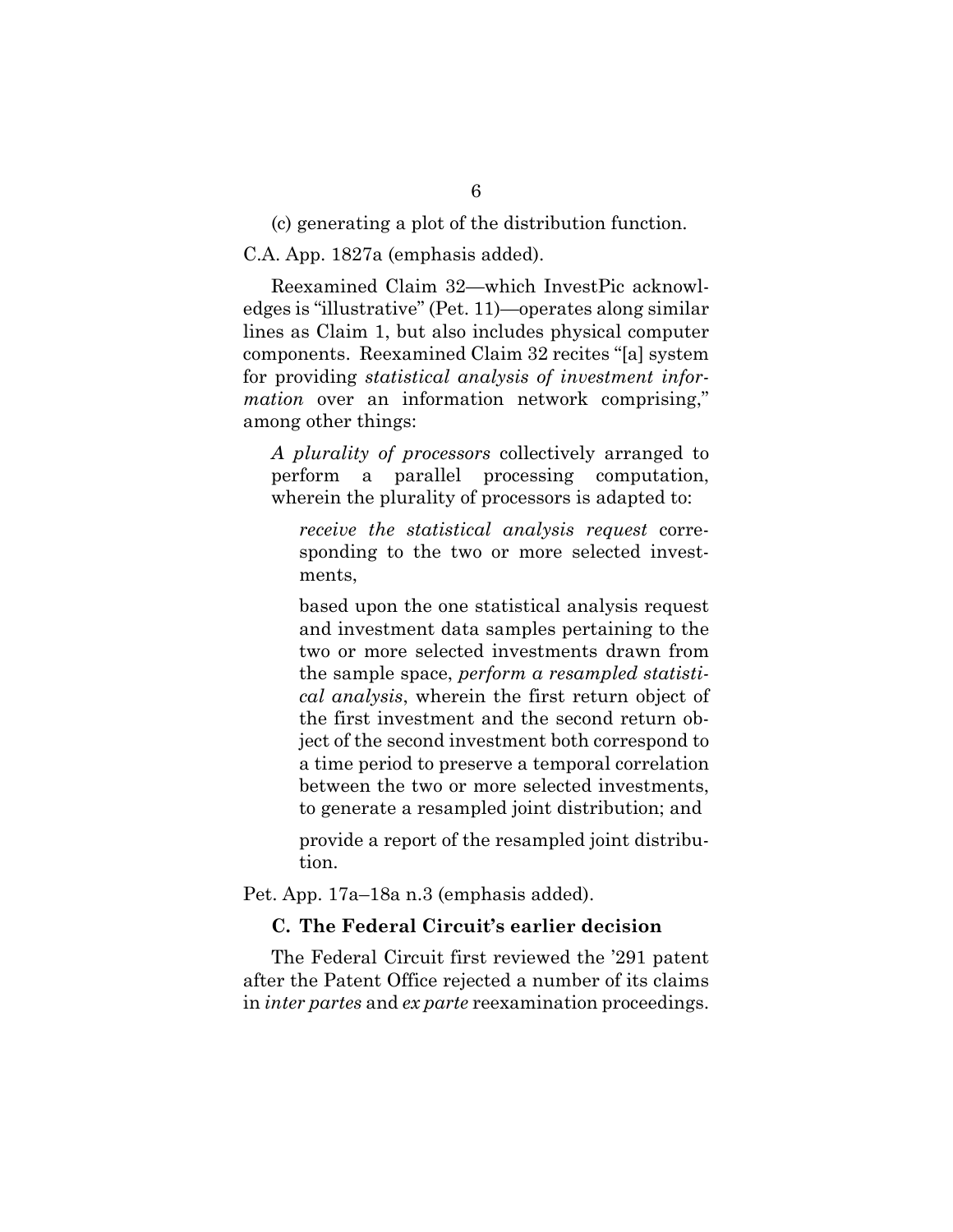See *In re Varma*, 816 F.3d 1352 (Fed. Cir. 2016); Pet. App. 81a. In the *inter partes* reexamination proceeding, the examiner rejected claims 1–5, 10–16, and 19– 21 on anticipation grounds and claims 29–31 on obviousness grounds. Pet. App. 89a. The Patent Trial and Appeal Board ("Board" or "PTAB") affirmed. *Id.* at 89a–90a. In the *ex parte* reexamination proceeding, the examiner rejected claims 22–25 on obviousness grounds. *Id.* at 92a. Again, the Board affirmed. *Ibid*.

On appeal to the Federal Circuit, InvestPic sought reversal on the basis that the prior art reference cited by the examiner and the Board did not teach a "bias parameter," a statistical method for manipulating data required by claims 1–5, 8–16, 19–21, and 24. Pet. App*.* 94a. The Federal Circuit agreed with InvestPic as to those claims, ruling that the Board had misread the claim language and that, when those claims were properly interpreted, the prior art reference did not apply to them. *Id.* at 98a. The Federal Circuit noted, among other things, that the Board had not made any finding that the prior art reference was "mathematically equal" to the claimed invention. *Id.* at 99a.

The Federal Circuit had no opportunity, however, to consider whether the claims were abstract under § 101. As noted above, the concepts of obviousness and anticipation are distinct from the inquiry under § 101. *Mayo*, 566 U.S. at 91. And it was not within the PTAB's purview to consider § 101 issues in the *ex parte*  or *inter partes* reexamination proceedings. See 37 C.F.R. §§ 1.552, 1.906.

On remand from the Federal Circuit, the PTAB resolved the *inter partes* reexamination by holding that the examiner erred in rejecting claims 1–5, 8–16, 19–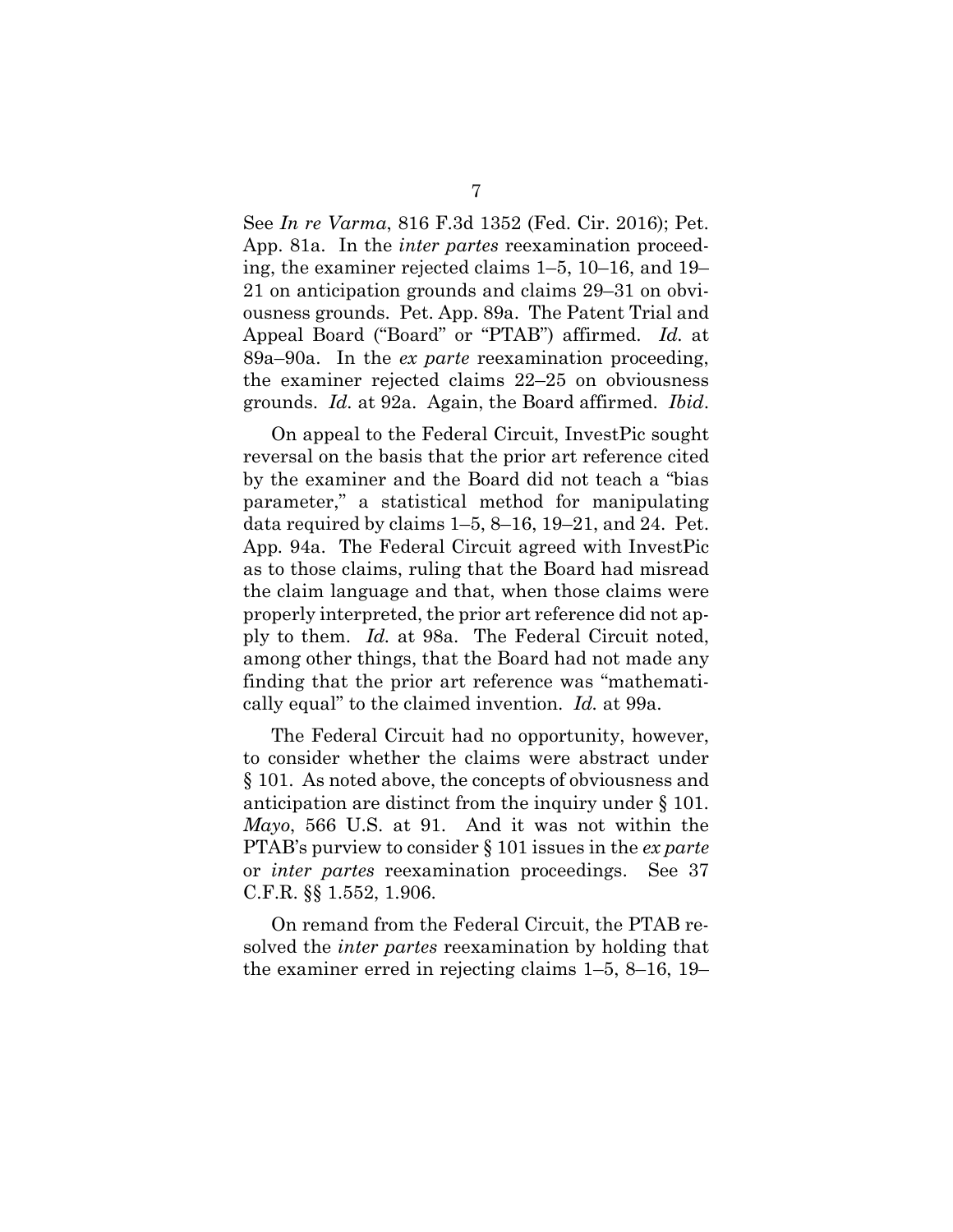20, and 21, but that the examiner did not err in rejecting claims 29–31. As to the *ex parte* proceeding, the PTAB reversed the rejection of claim 24, but affirmed the rejection of claims 22, 23, and 25.

The *inter partes* reexamination certificate did not issue until September 6, 2017, and was the subject of a certificate of correction that did not issue until October 20, 2017. The *ex parte* reexamination certificate did not issue until October 30, 2017. These certificates thus issued after SAP America submitted its opposition brief in the court below, but before InvestPic submitted its reply brief.

### **D. The courts below held that the asserted claims are directed to abstract ideas.**

Applying this Court's guidance in *Alice* and related precedent, both courts below determined that the subject matter of the '291 patent's claims—mathematical techniques used to collect, analyze, and display information—was not eligible for patenting.

1. SAP America filed this action seeking a declaration that the claims of the '291 patent were invalid under § 101. After InvestPic answered, SAP America moved for judgment on the pleadings, asking the court to rule that all of the claims of the patent-in-suit are directed to patent-ineligible subject matter. See Pet. App. 38a.

The district court granted SAP America's motion and entered judgment in its favor. Pet. App. 38a*.* Applying the two-part *Alice* framework, the court agreed with SAP America that "all of the claims of the '291 Patent are invalid because they are directed toward the abstract ideas of mathematical calculations and data manipulation." *Id.* at 65a.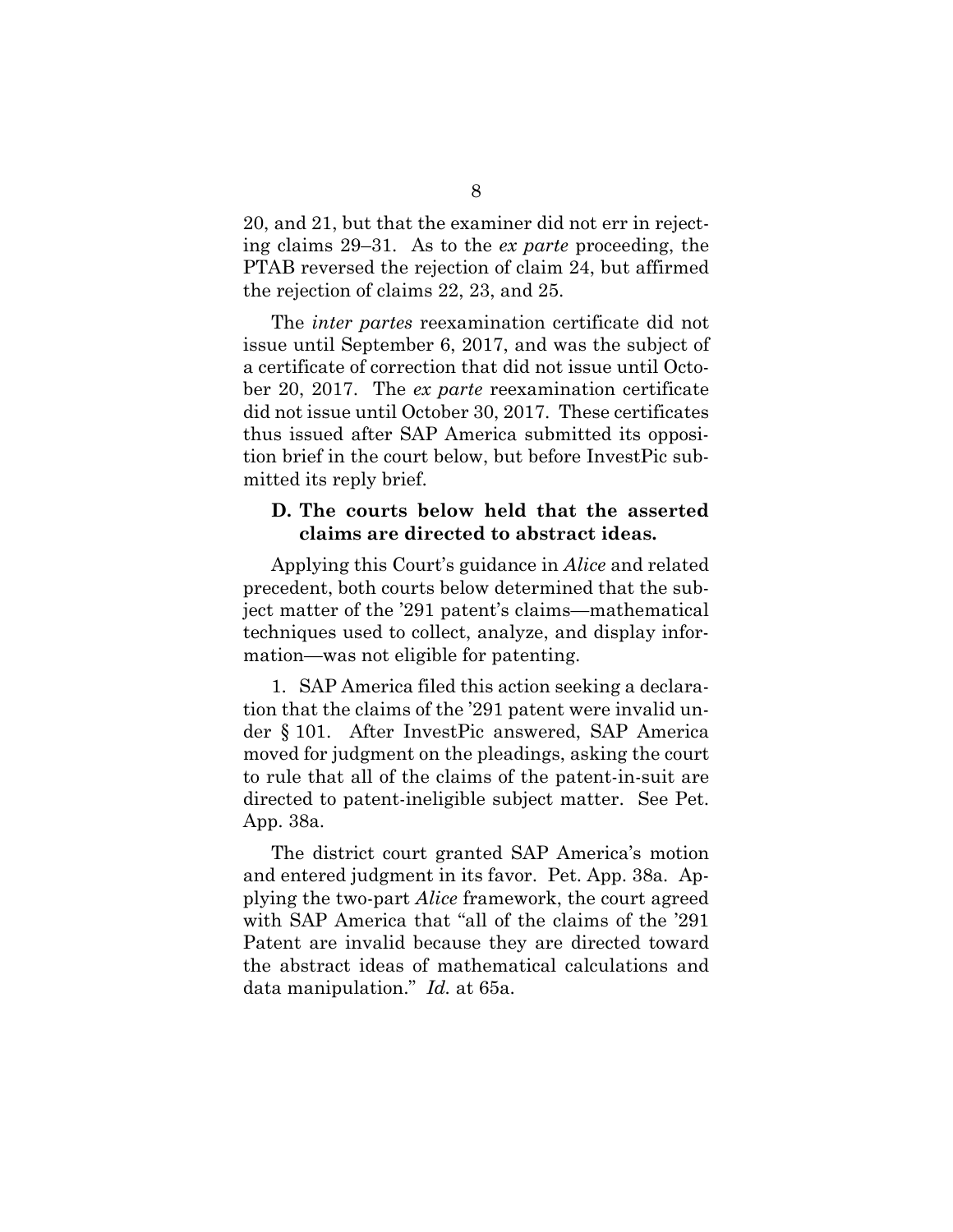At step one, the court determined that the claims did nothing more than "perform[] statistical analysis" using "a mathematical calculation." Pet. App. 47a. In response to InvestPic's argument that the use of "bias parameters" was a patentable method, the court explained that the "bias parameter and resampling procedure represents \* \* \* the abstract idea of manipulating data." *Id.* at 49a. The court likewise rejected InvestPic's suggestions that the claimed invention is patentable because it improves the relevant technology. *Id.* at 53a. As the court observed, "[t]he claims of the '291 Patent do not contain any substantial limitations besides those that recite the abstract idea at issue, which is mathematical calculations." *Ibid*.

Turning to *Alice*'s step two, the court held that the invention contained no additional "inventive concept" —only "insignificant pre and post solution activities." Pet. App. 56a. As the court recognized, the limitations "do not add any substance to the claims except for reciting the necessary steps to obtain and store data and to report results of the data manipulation." *Id.* at 55a– 56a.

2. The court of appeals affirmed, holding that the invention "lies entirely in the realm of abstract ideas, with no plausibly alleged innovation in the non-abstract application realm." Pet. App. 3a.

At *Alice*'s first step, the court of appeals agreed with the district court's characterization of the claims, concluding that "[t]he focus of the claims \* \* \* is on selecting certain information, analyzing it using mathematical techniques, and reporting or displaying the results of the analysis." Pet. App. 12a. As the court emphasized: "That is all abstract." *Ibid*.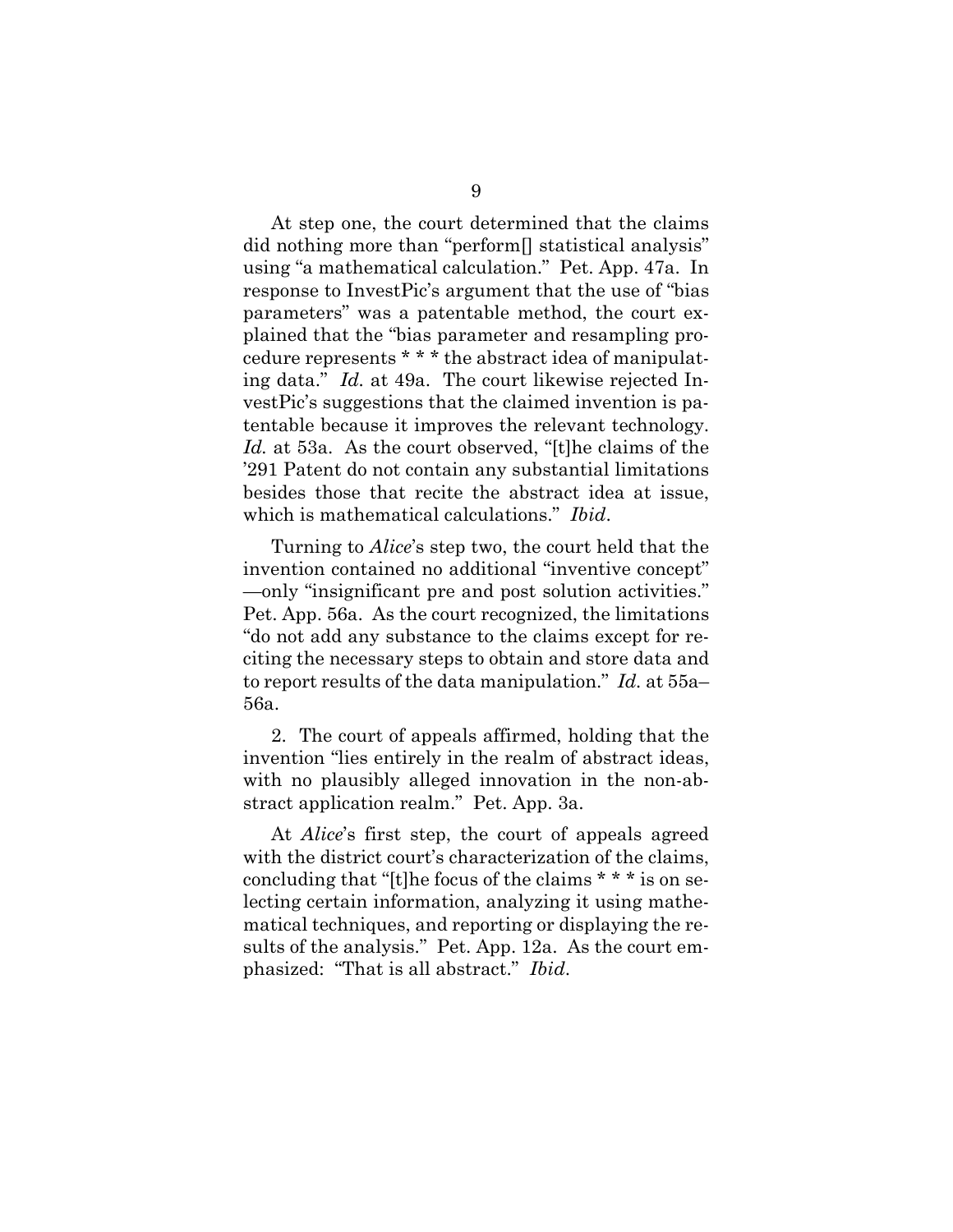The court also distinguished its earlier decisions in *McRO, Inc.* v. *Bandai Namco Games America, Inc.*, 837 F.3d 1299 (Fed. Cir. 2016), and *Thales Visionix Inc.* v. *United States*, 850 F.3d 1343 (Fed. Cir. 2017). Pet. App. 13a–14a. Whereas the claims in *McRO* were directed to an improvement in "the display of 'lip synchronization and facial expressions' \* \* \* on screens" and the claims in *Thales* were directed to an improved "physical tracking system" (*ibid*. (citations omitted)), the claims of the '291 patent were directed to "an improvement in wholly abstract ideas—the selection and mathematical analysis of information, followed by reporting or display of the results." *Ibid*.

At *Alice*'s second step, the court again agreed with the district court's conclusion that the asserted claims lack any "inventive concept." Pet. App. 16a. In so holding, the court specifically addressed InvestPic's reliance on the physical components of its claims:

Some of the claims require various databases and processors, which are in the physical realm of things. But it is clear, from the claims themselves and the specification, that *these limitations require no improved computer resources* InvestPic claims to have invented, just already available computers, with their already available basic functions, to use as tools in executing the claimed process.

Pet. App. 18a–19a (emphasis added). Given this claim language, the court concluded: "an invocation of already-available computers that are not themselves plausibly asserted to be an advance, for use in carrying out improved mathematical calculations, amounts to a recitation of what is 'well-understood, routine, [and] conventional.'" *Id.* at 20a (quoting *Mayo*, 566 U.S. at 73).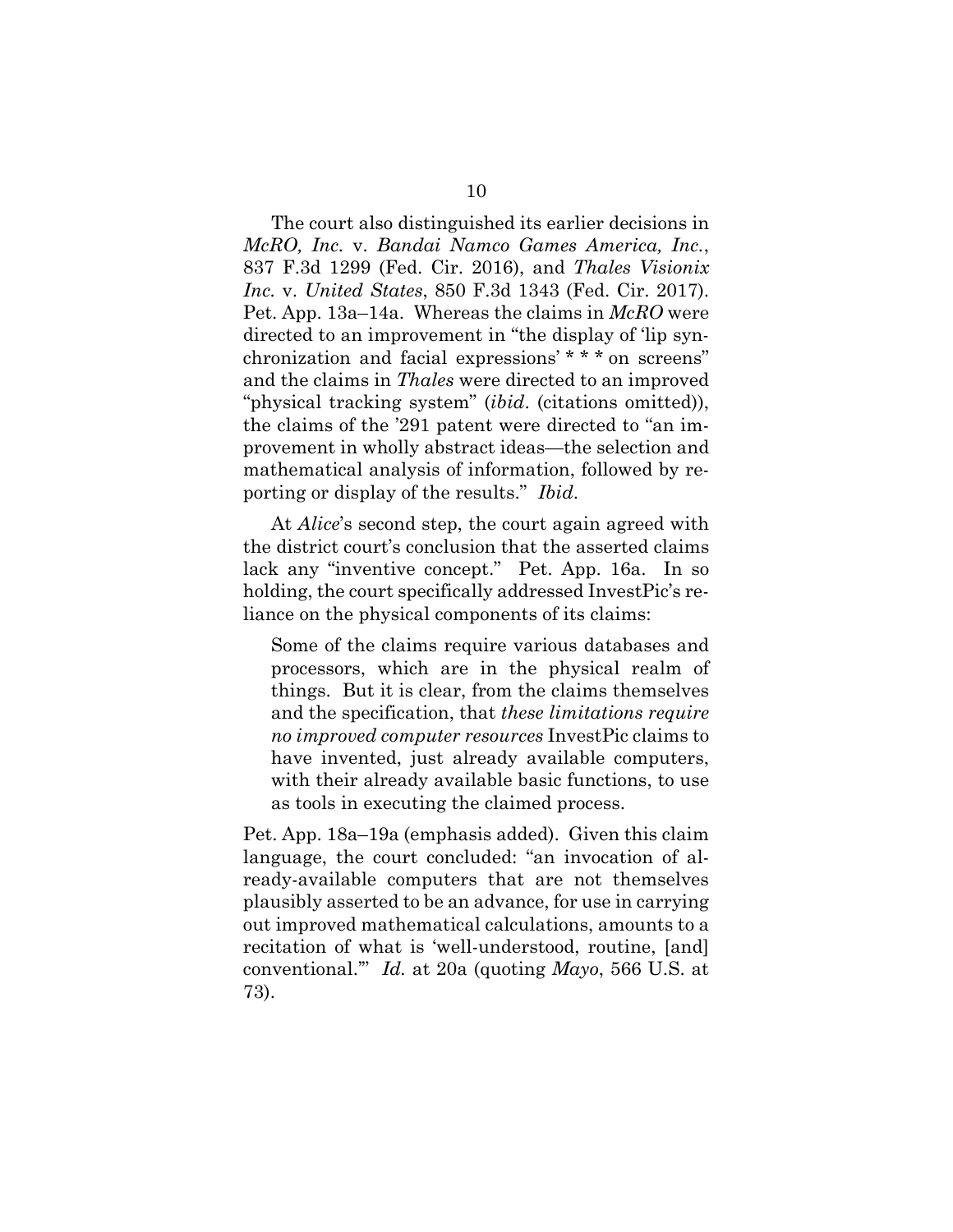3. InvestPic sought panel rehearing or rehearing en banc, arguing (among other things) that the court erred in analyzing the original rather than the reexamined claims—which, as noted above (at 8), did not issue until late in the briefing, after conclusion of the *In re Varma* remand proceedings in the PTAB. In response, the panel granted panel rehearing in part and denied it in part. The panel issued an amended opinion addressing the reexamined claims, but otherwise left its original conclusions unchanged.

After noting that InvestPic's reply brief had "argued neither that the issues were moot nor that the claims emerging from reexamination are valid even if the pre-reexamination claims are not," the panel's amended opinion explained that "any remand for further consideration of the post-reexamination claims would be futile." Pet. App. 5a–6a n.1. The court concluded that "[t]he most that the reexamination changes do is to add details to the abstract ideas in the claims." *Id.* at 6a n.1. And looking to the components of the invention, the changes "add nothing to the nonabstract elements of the claims, which remain wholly conventional computer and display devices." *Ibid*.

The Federal Circuit denied en banc review without dissent or a call for a vote. Pet. App. 68a.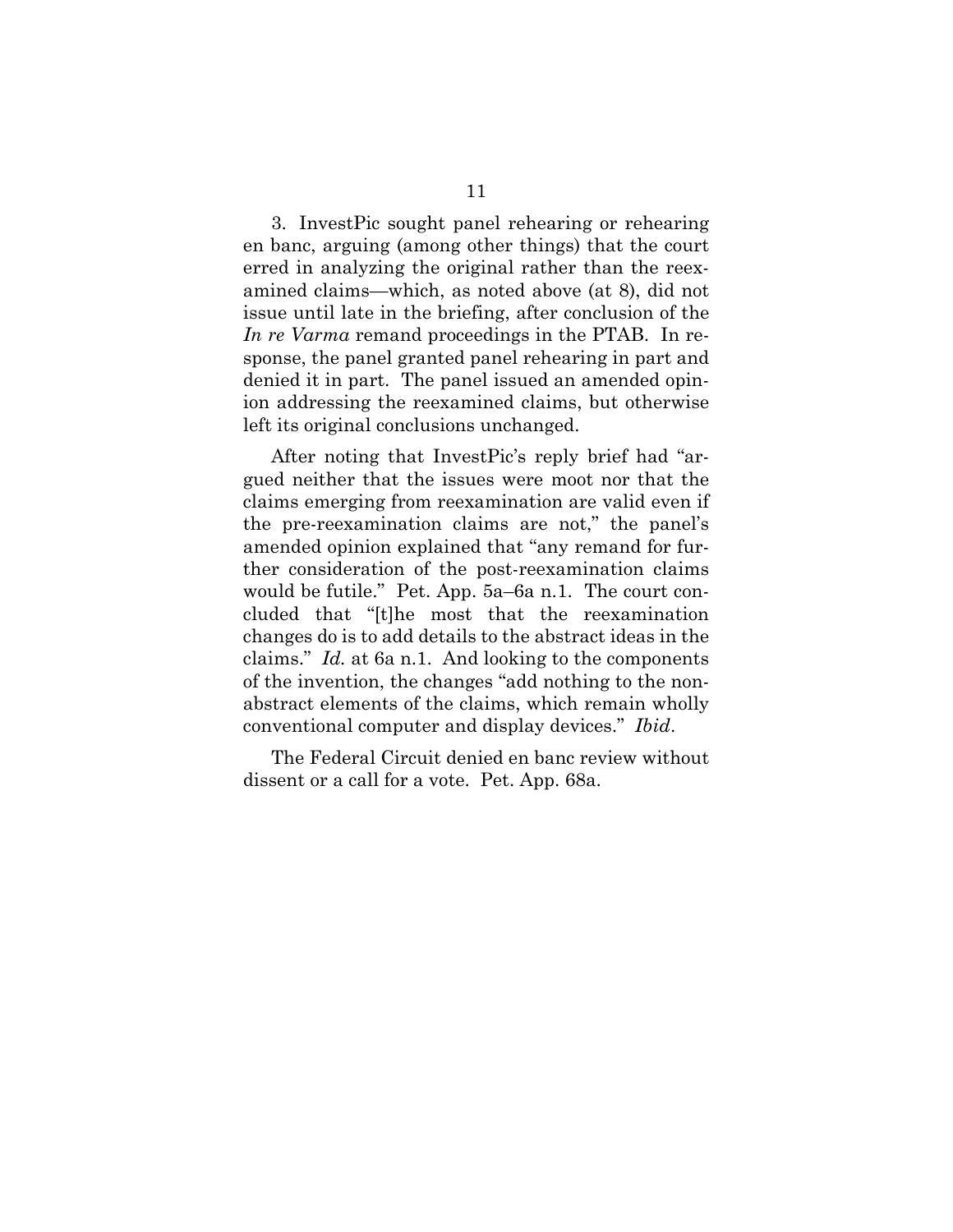#### **REASONS FOR DENYING THE PETITION**

### **I. The decision below raises no important question worthy of this Court's review.**

The petition satisfies none of the Rule 10 criteria for granting certiorari. InvestPic inaccurately asserts that the court below adopted a "physical realm" test to assess the validity of patents under § 101. Specifically, it asserts that the court of appeals applied an absolute bar to any patent claim reciting nothing in the physical realm. But such a bar could not have been the basis for the lower court's ruling, as the court stated that the patent's illustrative claims "require various databases and processors, which are in the physical realm of things." Pet. App. 18a. The court invalidated the claims *despite* this fact, as they are directed to mathematical equations—abstract ideas under this Court's longstanding precedents. In sum, the "question presented" is not fairly presented, the decision below is unquestionably correct, and InvestPic's remaining arguments for certiorari—such as its claim of an intracircuit conflict—are unfounded. The petition should thus be denied.

## **A. The "question presented" is not presented on this record, as the illustrative claims require elements in the physical realm and the court below did not adopt a "'physical realm' test."**

The petition rests largely on the premise that the Federal Circuit created a new ""physical realm' test" for § 101 cases. Pet. i (portraying the decision below as a bright-line "physical realm" test that "categorically exclud[es] otherwise patentable processes from patent eligibility"); Pet. 5 (the court below "legislated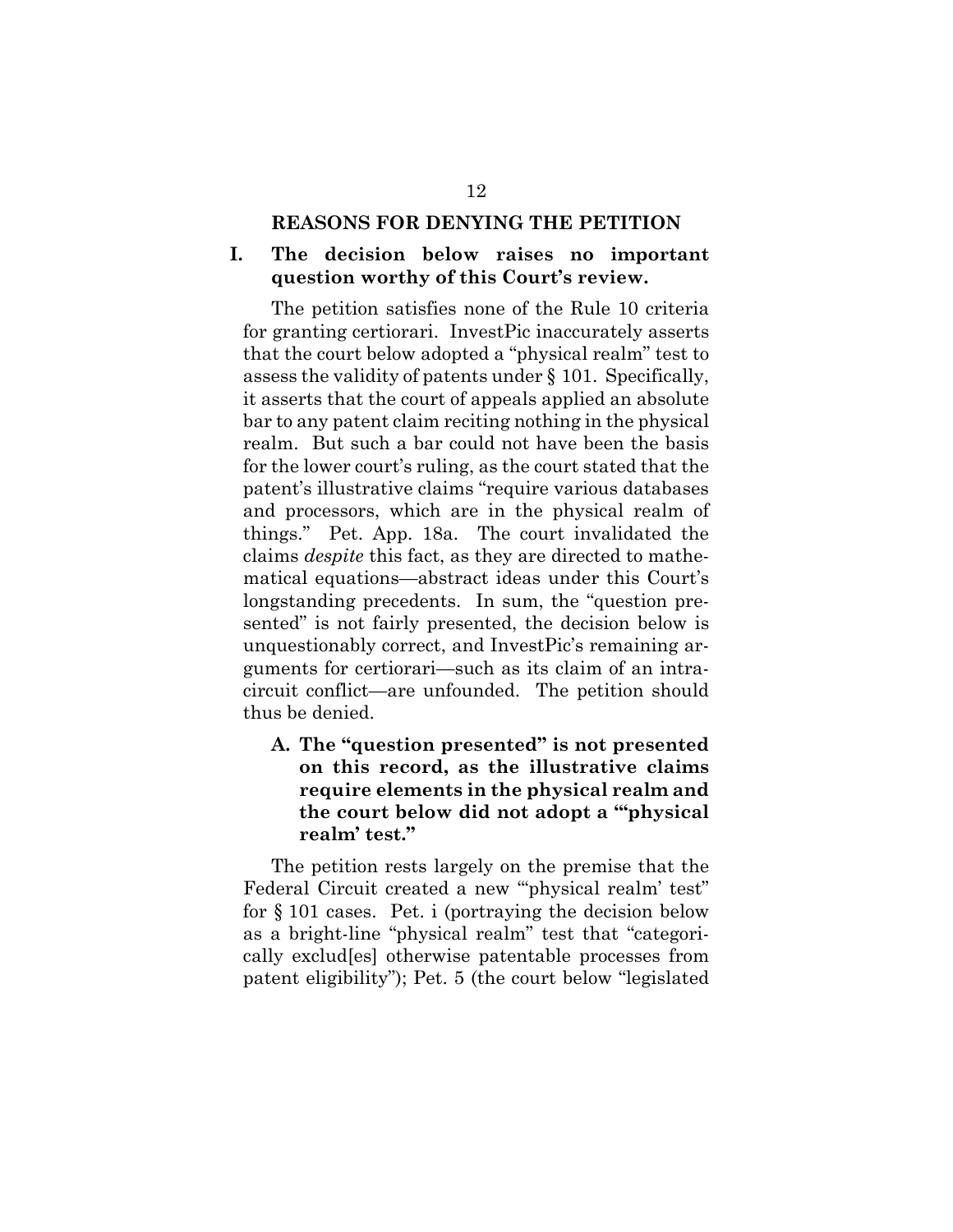new exceptions to patentability"); Pet. 6 (the ruling "focused exclusively on whether the patent's claims encompassed an invention in the 'physical realm'"). Yet even a cursory review of the opinion below and InvestPic's patent claims reveals that premise to be false, and once that becomes clear little remains of the petition.

1. The phrase "physical realm" appears just twice in the opinion below. The first time, the phrase is cited as one of several grounds for distinguishing some of the claims here from those involved in prior Federal Circuit cases that InvestPic cited. App. 13a–14a. The second time, the court below states that the illustrative claims "require various databases and processors, which are in the physical realm of things." Pet. App. 17a–18a & n.3 (discussing claim 32); see also Pet. App. 8a n.2 (quoting claim 22, which likewise recites various "database[s]" and "processors"). That is an odd thing to say if the court's basis for invalidating the claims was their failure to recite physical elements. Yet one searches the petition in vain for any acknowledgment of this passage of the opinion.

Indeed, InvestPic does not quote any of the claims; it simply paraphrases them and points the Court to "footnote 3 of the Federal Circuit's opinion" for the actual claim language. Pet. 11. The claim quoted there (claim 32), however, expressly requires "a client data base; and a plurality of processors" (Pet. App. 18a n.3), and InvestPic acknowledges that this claim is "illustrative." Pet. 11. Thus, the illustrative claims here "require various databases and processors, which are in the physical realm of things" (Pet. App. 18a), and the question whether a patent claim's failure to recite physical elements renders it "abstract" under § 101 is not presented on this record.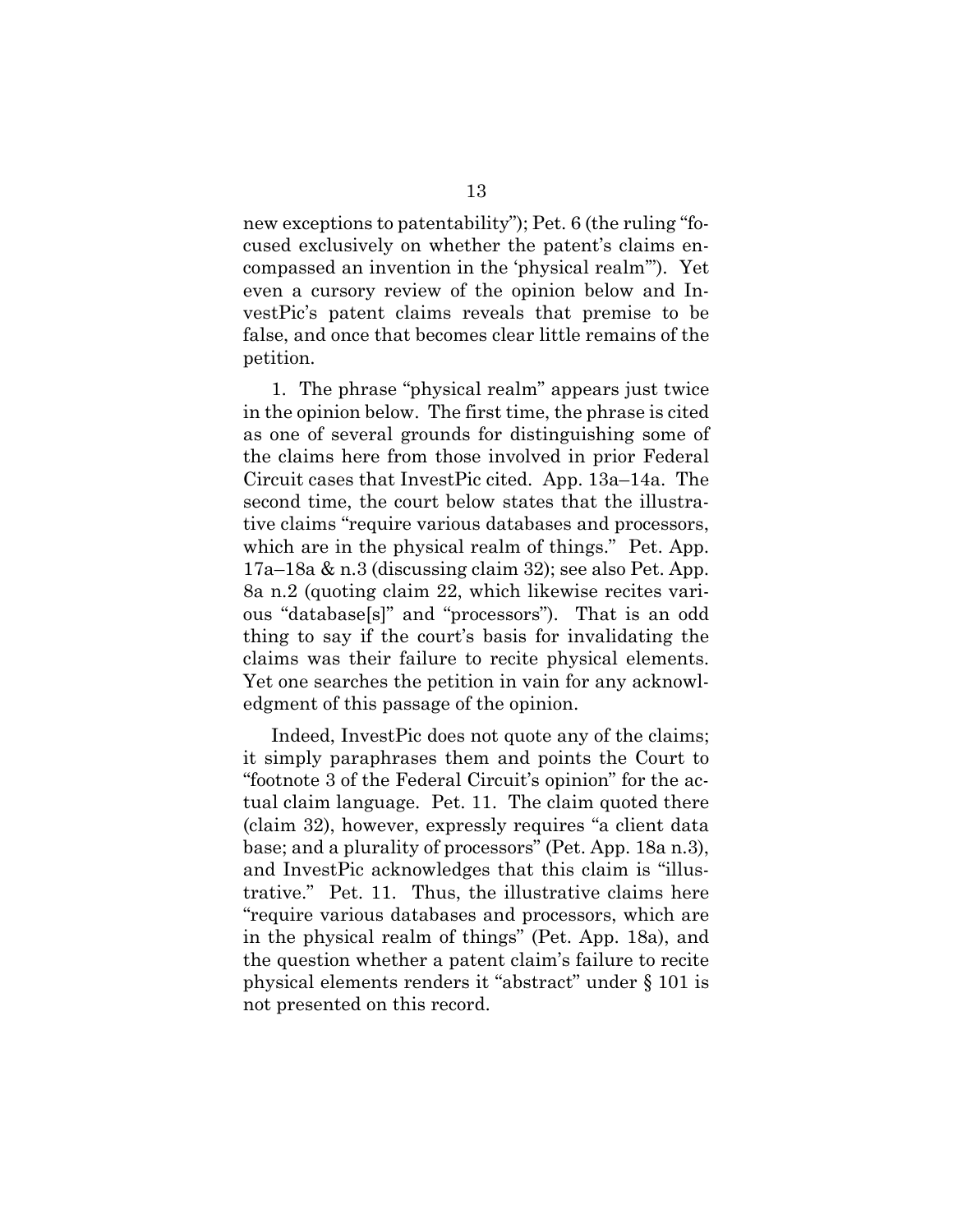Specifically, the question presented asks: "Does the Federal Circuit's 'physical realm' test contravene the Patent Act and this Court's precedent by categorically excluding otherwise patentable processes from patent eligibility?" Pet. i. But since InvestPic's claims contain elements "in the physical realm," this case is not a suitable vehicle to decide that question.

In any case, later Federal Circuit decisions confirm that the court has not adopted a "physical realm" test. Following its decision in this case, the court has found various software patents to be eligible for patenting under § 101, despite existing no more in the "physical realm" than the '291 patent. See *Ancora Techs.* v. *HTC Am., Inc.*, 908 F.3d 1343, 1347–1348 (Fed. Cir. 2018) (computer security software); *Data Engine Techs., LLC* v. *Google LLC*, 906 F.3d 999, 1008 (Fed. Cir. 2018) (electronic spreadsheet software). The Federal Circuit specifically noted in *Ancora* that "[c]omputers are improved not only through changes in hardware; software can make non-abstract improvements to computer technology." 908 F.3d at 1347 (internal quotations and citation omitted). Indeed, in one of the cases that the court below found distinguishable from this case, the court held that a software patent directed to an improved 3-D animation technique was patent-eligible. *McRO*, 837 F.3d at 1316. In sum, InvestPic's reports that the Federal Circuit has adopted a "'physical realm' test" are greatly exaggerated.

2. Rather than adopt any new "test," the Federal Circuit invalidated InvestPic's patent claims *notwithstanding* the fact that they were anchored in the physical realm, because they were nonetheless directed to the abstract idea of using mathematical parameters to skew a set of financial data and analyze it on general purpose computers. In the court's own words, "[t]he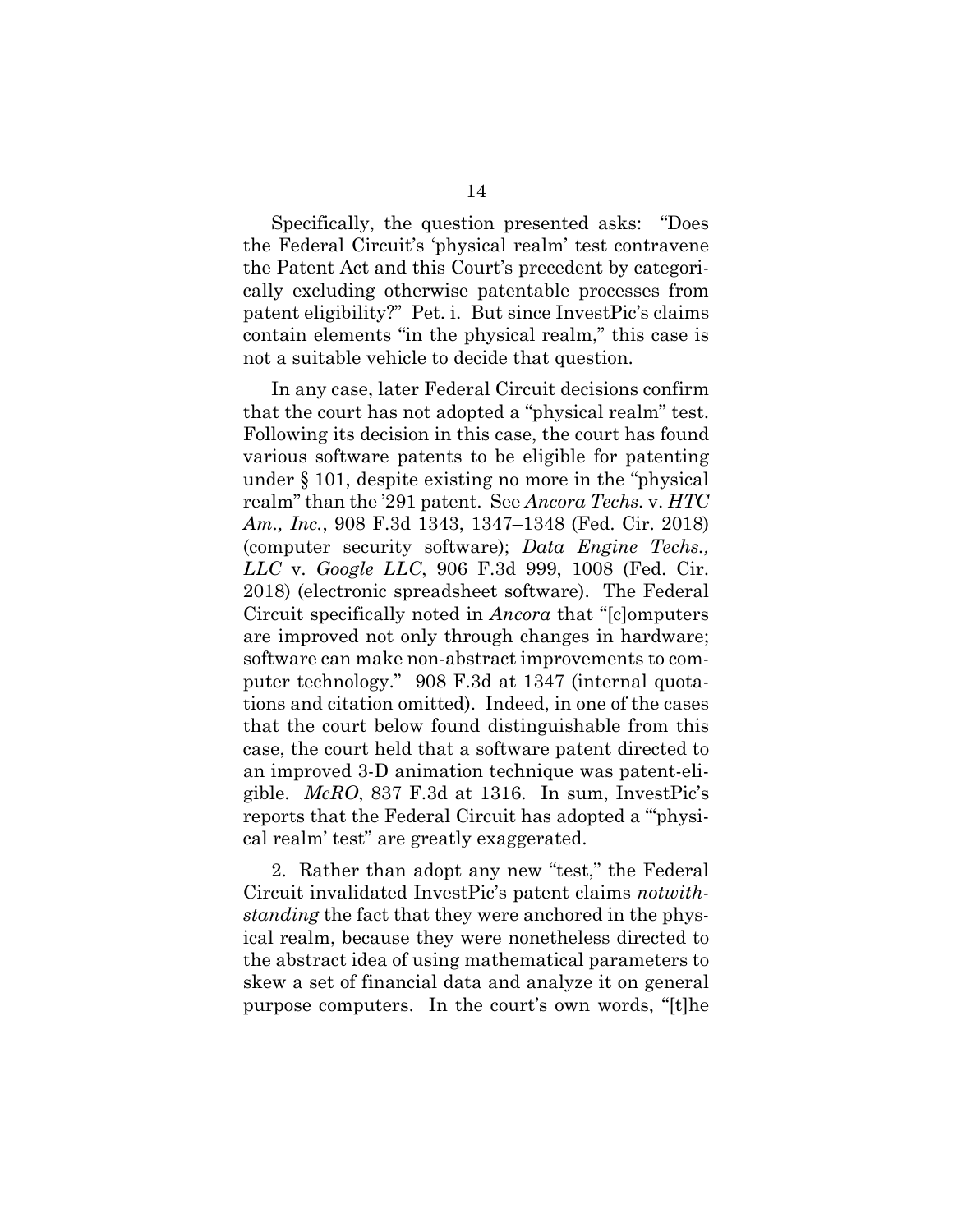claims here are ineligible because their innovation is \* \* \* nothing but a series of *mathematical calculations* based on selected information and the presentation of the results of those calculations (in the plot of a probability distribution function)," carried out on "off-theshelf" computers using "their already available basic functions." Pet. App. 3a, 15a, 18a–19a (emphasis added); accord *id*. at 20a (holding that the claims are directed to "an advance in mathematical techniques in finance"—to "abstract ideas"). The district court reached the same conclusion for the same reasons. *Id*. at 55a–56a.

This case therefore involves a textbook application of this Court's decisions in *Mackay*, *Flook*, *Gottschalk*, and *Alice* itself to claims directed to "systems and methods for performing certain *statistical analyses* of investment information." Pet. App. 2a (emphasis added). As noted above, *Flook* held that claims to a "mathematical formula" are ineligible for patenting even if the formula is "new," "better," and limited to running on "computers." 437 U.S. at 594. Similarly, *Gottschalk* held that § 101 does not authorize patenting a "mathematical formula," even when the formula has a "substantial practical application \* \* \* in connection with a digital computer," if the patent claims "in practical effect would be a patent on the algorithm itself." 409 U.S. at 71–72. And *Alice* reaffirmed these precedents, ruling that "generic computer [implementation] cannot transform a patent-ineligible abstract idea into a patent-eligible invention." 573 U.S. at 223; see also *Mackay*, 306 U.S. at 94. As all four judges below recognized, that is precisely the situation here.

InvestPic does not challenge *Flook*, *Gottschalk*, *Mackay*, *Alice*, or the two-step *Alice* framework—only the lower court's application of those precedents to this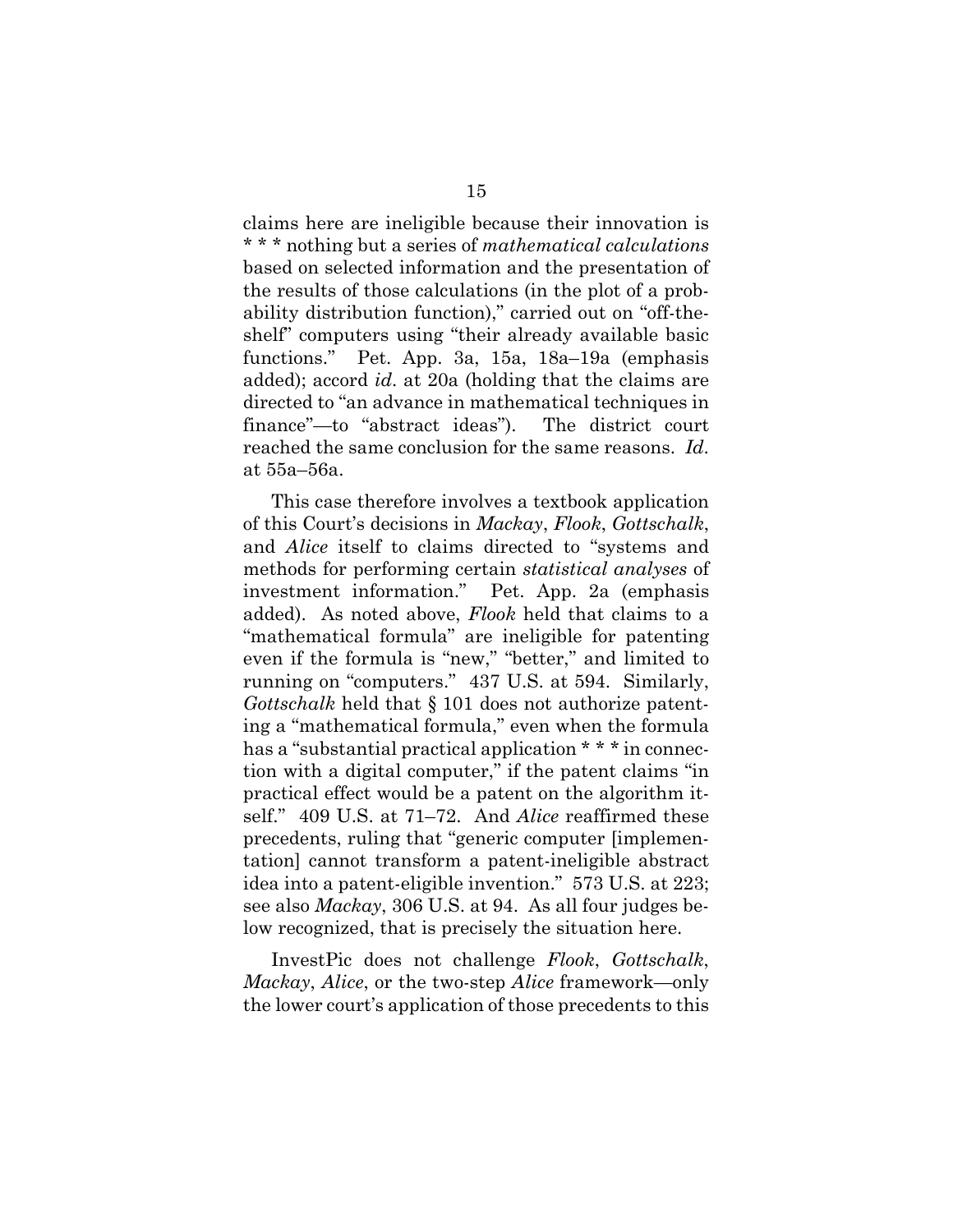record. See Pet. 5 (asserting a "misapplication of *Alice*"); *id*. at 19–20, 30. As explained below (at 22–25), that application of precedent was unassailably correct. But even if the court below had erred, certiorari would not be warranted to address "the misapplication of a properly stated rule of law." S. Ct. R. 10.

### **B. InvestPic's claims of an intra-Federal Circuit split are unfounded.**

Unable to establish that the ruling below creates a "physical realm" test, InvestPic insists that review is needed to resolve an intra-circuit conflict. According to InvestPic, the Federal Circuit has "disregard[ed] the preemption inquiry entirely and substitute[d] [its] own tests for subject-matter eligibility," evaluating the preemption issue in "inconsistent ways." Pet. 30–31. But a careful review of the cited cases reveals no "crisis" in doctrine—only cases that turn on their facts.

1. First and foremost, the "preemption concern \* \* \* undergirds" the *Alice* framework. *Alice*, 573 U.S. at 223. As the Court there observed, the two-step inquiry helps courts "distinguish between patents that claim the 'buildin[g] block[s]' of human ingenuity and those that integrate the building blocks into something more, \* \* \* thereby 'transform[ing]' them into a patenteligible invention." *Id.* at 217 (quoting *Mayo*, 566 U.S. at 89). And the Federal Circuit faithfully applied the *Alice* framework in every case that InvestPic cites on this point. *Enfish, LLC* v. *Microsoft Corp.*, 822 F.3d 1327, 1336 (Fed. Cir. 2016); *Finjan, Inc.* v. *Blue Coat Sys., Inc.*, 879 F.3d 1299, 1303–1305 (Fed. Cir. 2018); *Exergen Corp.* v. *Kaz USA, Inc.*, 725 F. App'x 959, 963– 966 (Fed. Cir. 2018).

Second, the cases do not support InvestPic's claim that "some panels hold that the absence of preemption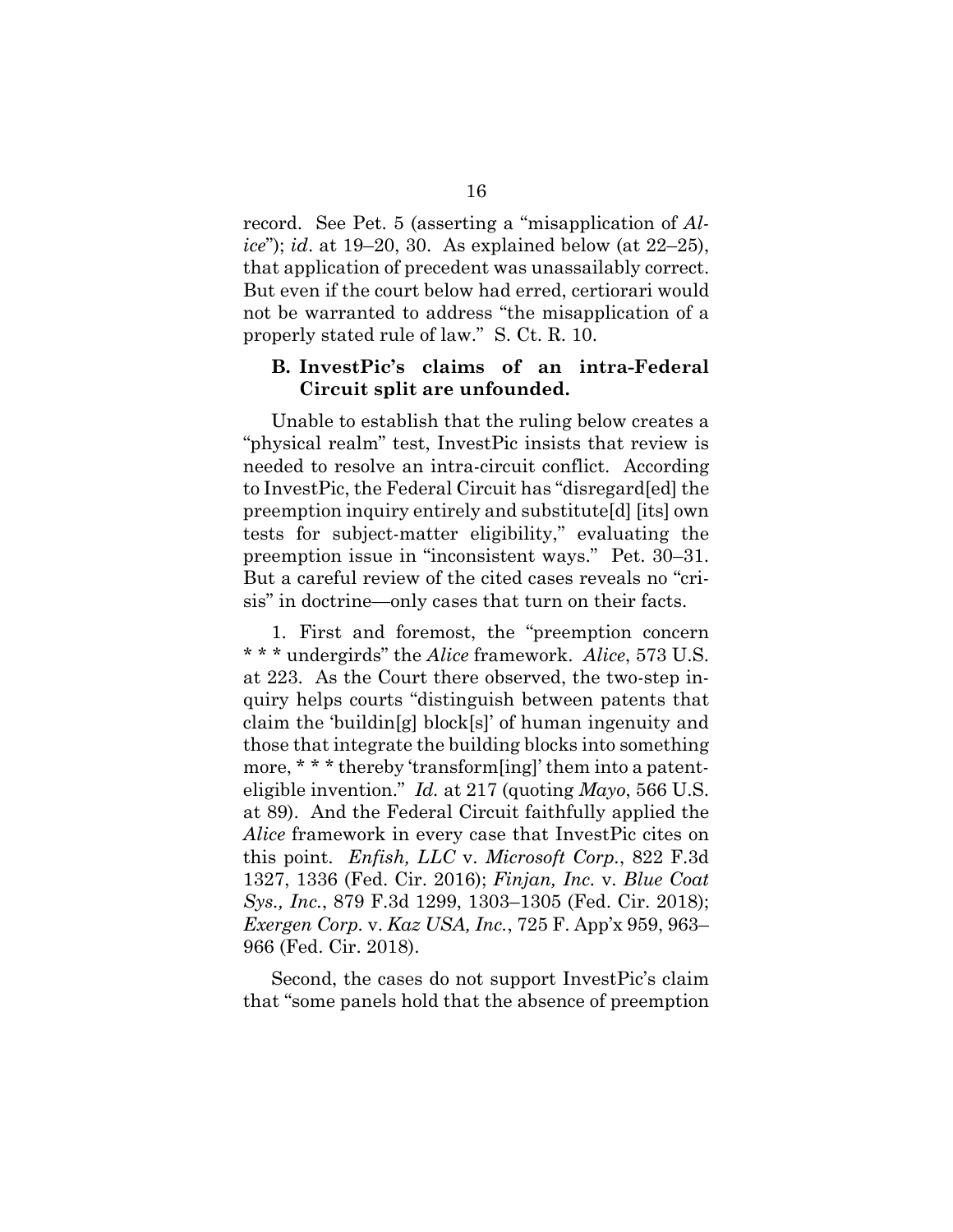risk confers patent eligibility [while] others hold that preemption is relevant only as a potentially disqualifying factor." Rather, the cases reveal a consistent application of *Alice*'s two-step framework to varied facts and claims. See *DDR Holdings, LLC* v. *Hotels.com, L.P.*, 773 F.3d 1245, 1259 (Fed. Cir. 2014) ("[T]he claims recite an invention that is not merely the routine or conventional use of the Internet."); *BASCOM Glob. Internet Servs., Inc.* v. *AT&T Mobility LLC*, 827 F.3d 1341, 1350 (Fed. Cir. 2016) ("[T]his specific method of filtering internet content cannot be said, as a matter of law, to have been conventional or generic."); *Ariosa Diagnostics, Inc.* v. *Sequenom, Inc.*, 788 F.3d 1371, 1377 (Fed. Cir. 2015) ("The method at issue here amounts to a general instruction to doctors to apply routine, conventional techniques."); *OIP Techs., Inc.* v. *Amazon.com, Inc.*, 788 F.3d 1359, 1363 (Fed. Cir. 2015) ("[T]he claims merely recite well-understood, routine conventional activities.") (quotations and citation omitted).

To be sure, some of these decisions discuss preemption in greater depth, in answer to the parties' specific arguments or to support its analysis under the *Alice*  framework. See, *e.g*., *DDR Holdings*, 773 F.3d at 1259; *BASCOM*, 827 F.3d at 1350. But in none of the cases does the Federal Circuit "hold" that the "absence of preemption risk *confers* patent eligibility" or that "preemption is relevant *only* as a potentially disqualifying factor." Pet. 31 (emphasis added).

Nevertheless, InvestPic cannot credibly argue that the court below disregarded preemption in its analysis. Beyond applying the two-part *Alice* framework, at the request of InvestPic's counsel, the court's step-two analysis addressed whether any aspects of the claims brought the invention beyond the realm of the building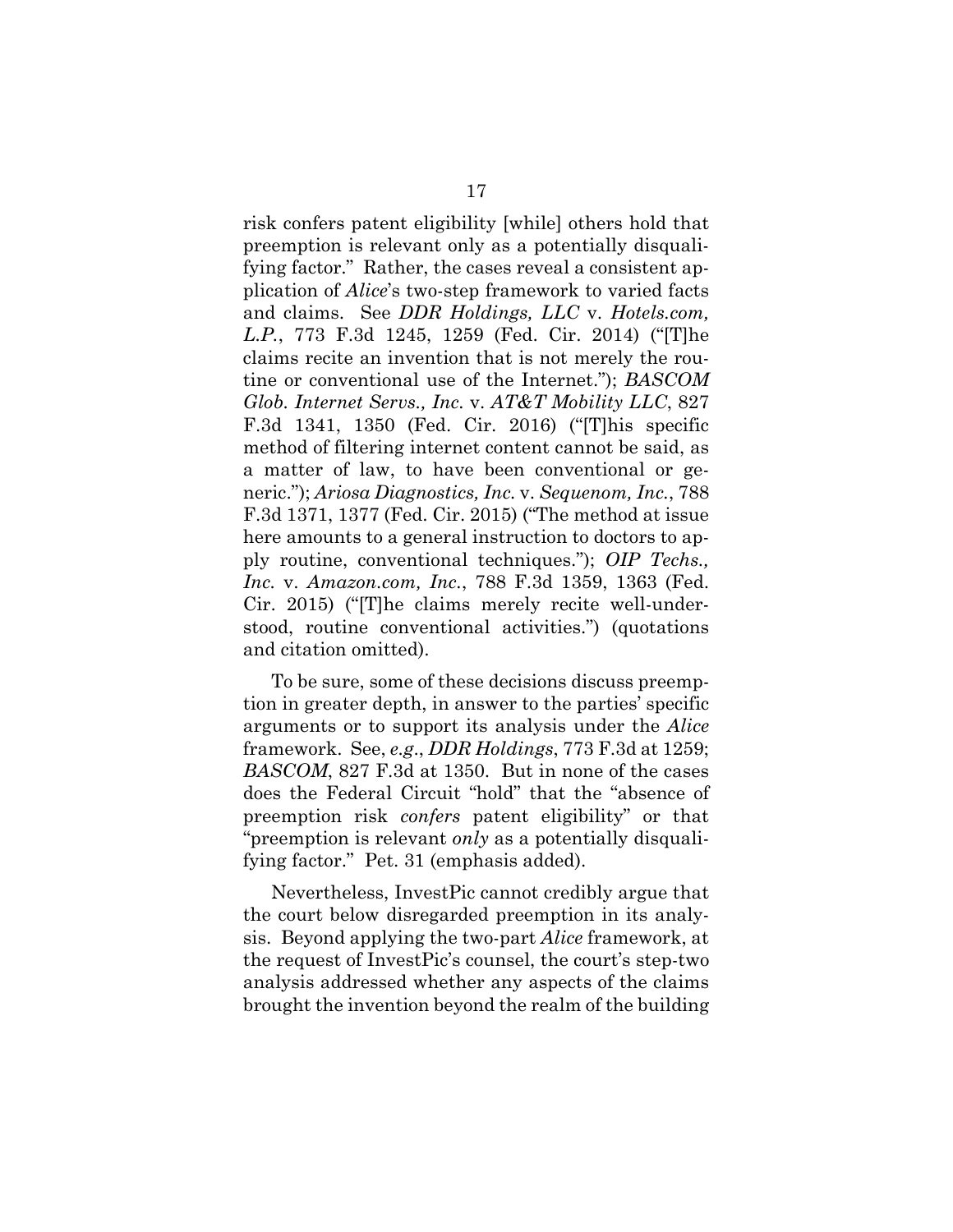blocks of human ingenuity. Pet. App. 18a–20a. The court concluded that none did. *Id.* at 20a. Instead, the court explained that "the asserted advance" in the claims was solely "in the realm of abstract ideas—an advance in mathematical techniques in finance." *Ibid.* As noted above, this Court has long held that "a scientific truth, or the mathematical expression of it, is not patentable invention." *Mackay*, 306 U.S. at 94.

2. According to InvestPic, the Patent Office's recent guidance on the application of § 101 confirms that there is a "crisis" in the doctrine. But beyond the fact that PTO guidance is not binding on the courts (*e.g*., *In re Smith*, 815 F.3d 816, 819 (Fed. Cir. 2016)), InvestPic's patent would fare no better even if this Court were to adopt that guidance *in toto*.

As that guidance explains, at least three categories of abstract ideas should be considered ineligible subject matter: (a) "Mathematical concepts"; (b) "Certain methods of organizing human activity—fundamental economic principles or practices"; and (c) "Mental processes—concepts performed in the human mind (including an observation, evaluation, judgment, opinion)." 84 Fed. Reg. 50, 52 (Jan. 7, 2019). As both the district court and the court of appeals determined, InvestPic's patents provide a textbook example of claims directed to manipulating information using mathematical equations and displaying the results. See Pet. App. 3a (Federal Circuit), 12a–16a; *id.* at 47a–48a (district court); see also *infra* at 22–25 (explaining why that conclusion is correct on the merits). The claims of the '291 patent are thus necessarily directed to at least the first two of the PTO's categories, if not all three. Accordingly, the patent would have been rejected even if the court below had applied the PTO's guidance.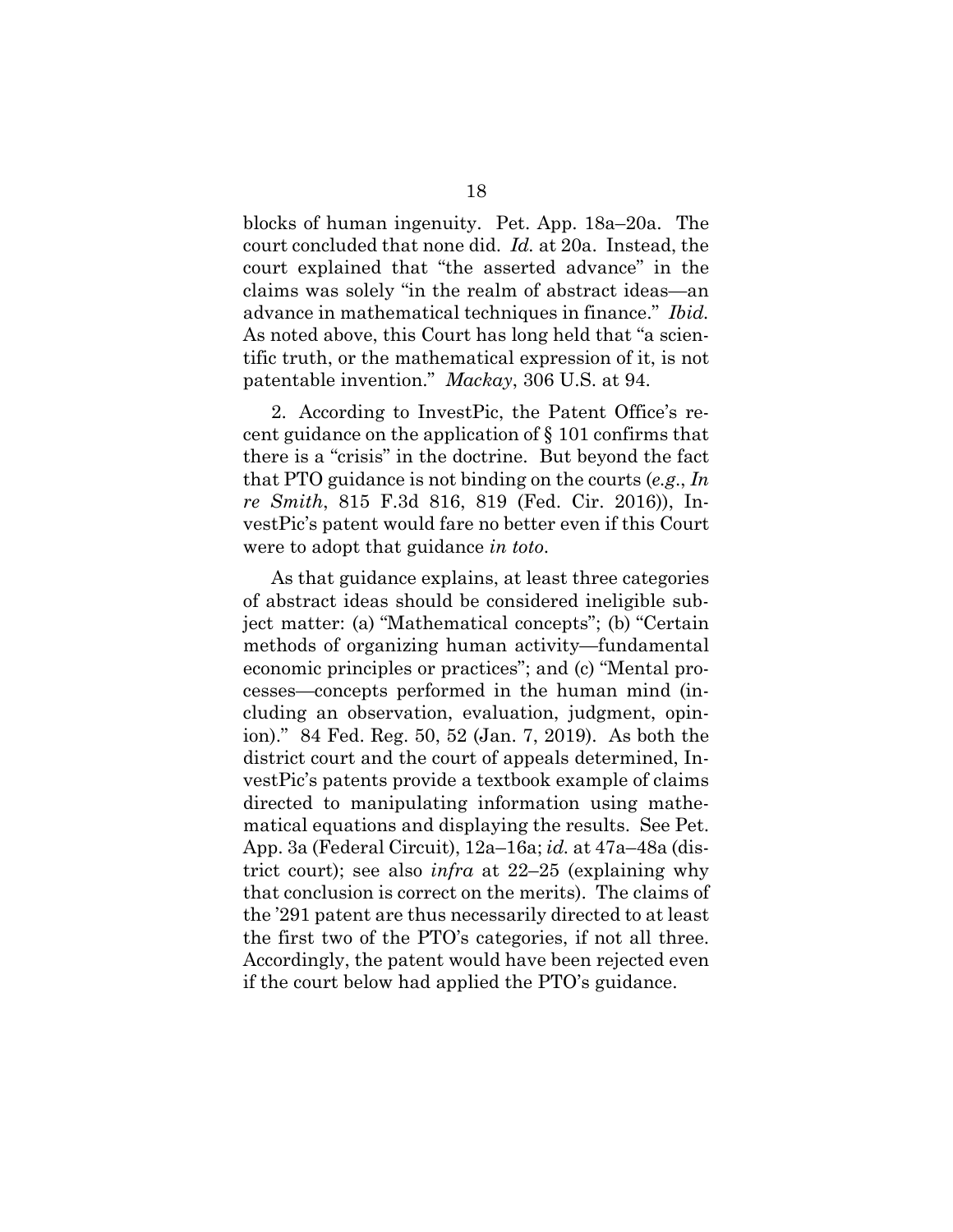### **C. InvestPic's remaining arguments for certiorari are without merit.**

None of InvestPic's remaining arguments in support of certiorari has merit.

A. Several of InvestPic's arguments would require the Court to overturn its past decisions on § 101 eligibility. Yet the petition makes no such request, and the Court has repeatedly rejected similar arguments.

*First*, InvestPic repeatedly suggests it was anomalous for the Federal Circuit to find the patent claims novel and non-obvious under §§ 102 and 103 while invalidating them under § 101. Pet. 6 ("Despite being found irrefutably valid under § 102 and § 103  $***$  the patent was felled on a Rule 12(c) motion under § 101."); Pet. 13 ("No prior art nor combination of art can invalidate the '291 Patent on 35 U.S.C. § 102 or § 103 grounds."); Pet. 14–15, 34–35. But while the Court has acknowledged that "the § 101 patent-eligibility inquiry and \* \* \* the § 102 novelty inquiry might sometimes overlap" (*Mayo*, 566 U.S. at 90), it has consistently held that "whether a particular invention is novel," for example, "is wholly apart from whether the invention falls into a category of statutory subject matter" (*Diehr*, 450 U.S. at 190) (quotations and citations omitted). Indeed, in *Mayo*, the Court expressly refused to substitute other patent-eligibility inquiries for § 101. 566 U.S. at 90. In response to the suggestion that §§ 102, 103, and 112 would suffice to screen patents, the Court explained that such an approach was "not consistent with prior law" and "would make the 'law of nature' exception to § 101 patentability a dead letter." *Id.* at 89. InvestPic presents no reason to revisit that determination here.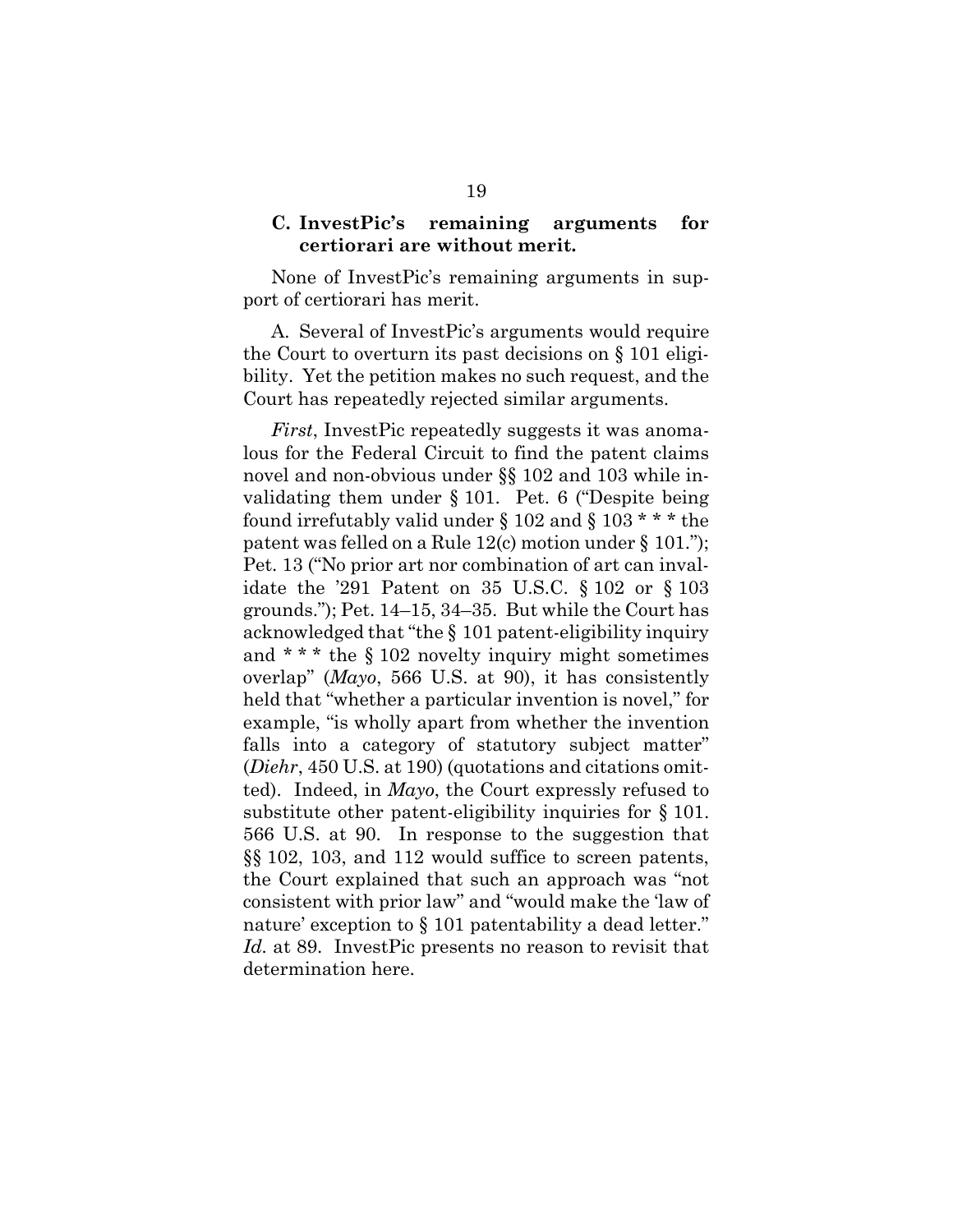*Second*, InvestPic argues that the ruling below erroneously defines the term "abstract" in the context of § 101 to mean "the opposite of something 'tangible,' 'physical,' 'or concrete.'" Pet. 17. But rather than redefine "abstract," the court below simply applied this Court's longstanding guidance that the "building blocks" of human ingenuity (*e.g*., scientific truths, mathematical equations, and fundamental economic practices) are not patent-eligible. See Pet. App. 12a (determining that the claims were focused on mathematical techniques); *id*. at 20a (determining that there is no "inventive concept" to remove the claims from the realm of abstract ideas); see also *Alice*, 573 U.S. at 217; *Bilski* 561 U.S. at 611–612; *Mayo*, 566 U.S. at 84; *Gottschalk*, 409 U.S. at 71–72; and *Mackay*, 306 U.S. at 94. Under that line of authority, claims to a "mathematical formula" are invalid even if the formula is "new," "better," and limited to running on "computers." *Flook*, 437 U.S. at 594; *supra* at 3–4, 15.

B. Finally, InvestPic says the decision below "so single-mindedly focuse[s] on what constitutes an 'abstract idea' and 'something more' that it has lost sight of" the principle of preemption. Pet. 4–5. But as we have explained (at 9–10), the court below applied the *Alice* framework, which "the preemption concern \* \* \* undergirds." *Alice*, 573 U.S. at 223. And more generally, the preemptive effect of InvestPic's claimed invention confirms that it is not patentable.

According to InvestPic, a patent does not preempt all uses of an abstract innovation where its claims are "narrowly drawn" and "limited to a[] specific implementation" or "narrow applications of [a] more general principle[]." Pet. 15, 18, 19. But InvestPic's claims are directed to nothing of the sort—they do not achieve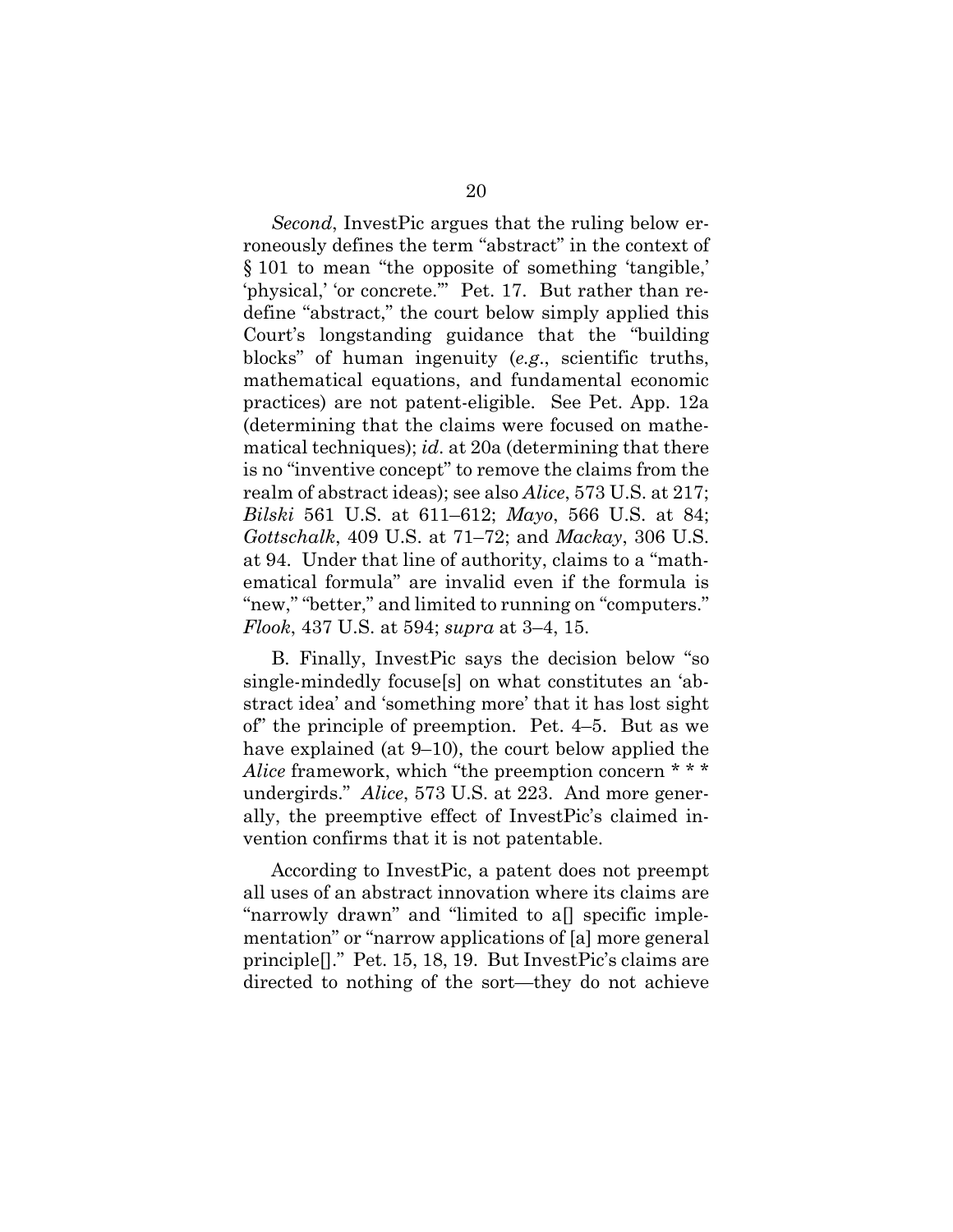any technological solution to any technological problem, but merely apply improved statistical analyses to better predict market behavior. And in any event, merely narrowing the law of nature or abstract idea that is claimed does not change the fact that the patent would preempt others from using it in the future.

The claims in *Gottschalk*, for example, were narrowly directed to a specific seven-step algorithm for converting binary-coded decimal numerals to pure binary numerals—an algorithm that, for all intents and purposes, only a computer could practicably perform. 409 U.S. at 71, 73–74. When assessing preemption there, the Court identified two alternative algorithms for solving the same mathematical problem solved by the claimed algorithm. *Id*. at 66–67. One alternative was to look up the conversion in a table; the other was a different way that a human would do the arithmetic. *Id*. at 67. Although the claims did not recite or preempt either the method of using a table or the different steps that a person would use, the Court nevertheless held the claims—which, again, required a computer—to preempt the claim-recited steps. Because "[t]he mathematical formula involved \* \* \* has no substantial practical application except in connection with a digital computer," the Court explained, a patent would effectively "wholly preempt the mathematical formula and, in practical effect, would be a patent of the algorithm itself." *Id*. at 71–72. So too here, as InvestPic admits that "[t]he claimed novel process here is a process that can only be performed by a computer; a human cannot perform the process." Pet. 6.

In *Mayo*, moreover, the Court rejected the theory that claims reciting specific, narrow, limited laws of nature—which of course leave open more alternatives than do broader claims—are patent eligible. As the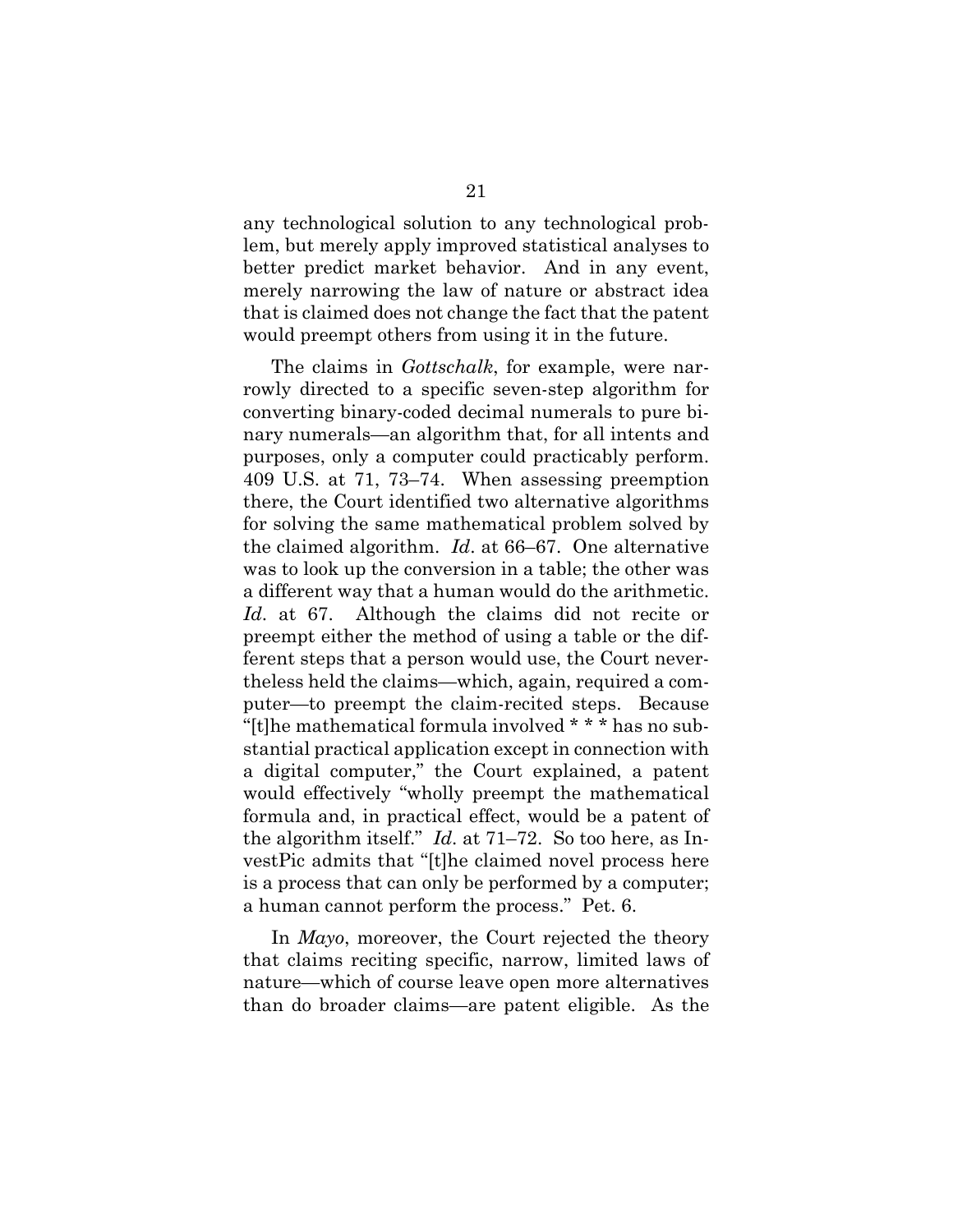Court explained, "[a] patent upon a narrow law of nature may not inhibit future research as seriously as would a patent upon Einstein's law of relativity, but the creative value of the discovery is also considerably smaller. And, as we have previously pointed out, even a narrow law of nature (such as the one before us) can inhibit future research." 566 U.S. at 88.

The Court went on to note that its decisions "have not distinguished among different laws of nature according to whether or not the principles they embody are sufficiently narrow." *Id*. at 88–89. Rather, "the cases have endorsed a bright-line prohibition against patenting laws of nature, mathematical formulas and the like, which serves as a somewhat more easily administered proxy for the underlying 'building-block' concern." *Id.* at 89.

These principles apply forcefully here. No matter how much InvestPic strives to narrow its discovery (Pet. 11–12), the patent claims all practical uses of that mathematical discovery. Thus, conferring a patent on such claims would effectively "wholly preempt the mathematical formula and, in practical effect, would be a patent of the algorithm itself." *Gottschalk*, 409 U.S. at 71–72.

#### **II. The Federal Circuit's decision is correct.**

Review is also unwarranted because the court below, applying longstanding precedent, correctly concluded that InvestPic's claims are ineligible for patenting under § 101.

InvestPic complains that, in ruling the claimed invention ineligible for patenting, the court below "distort[ed]" this Court's holdings in *Bilski* and *Alice*. Pet. 24–26. But the ruling below is compelled by the Court's many precedents distinguishing "patents that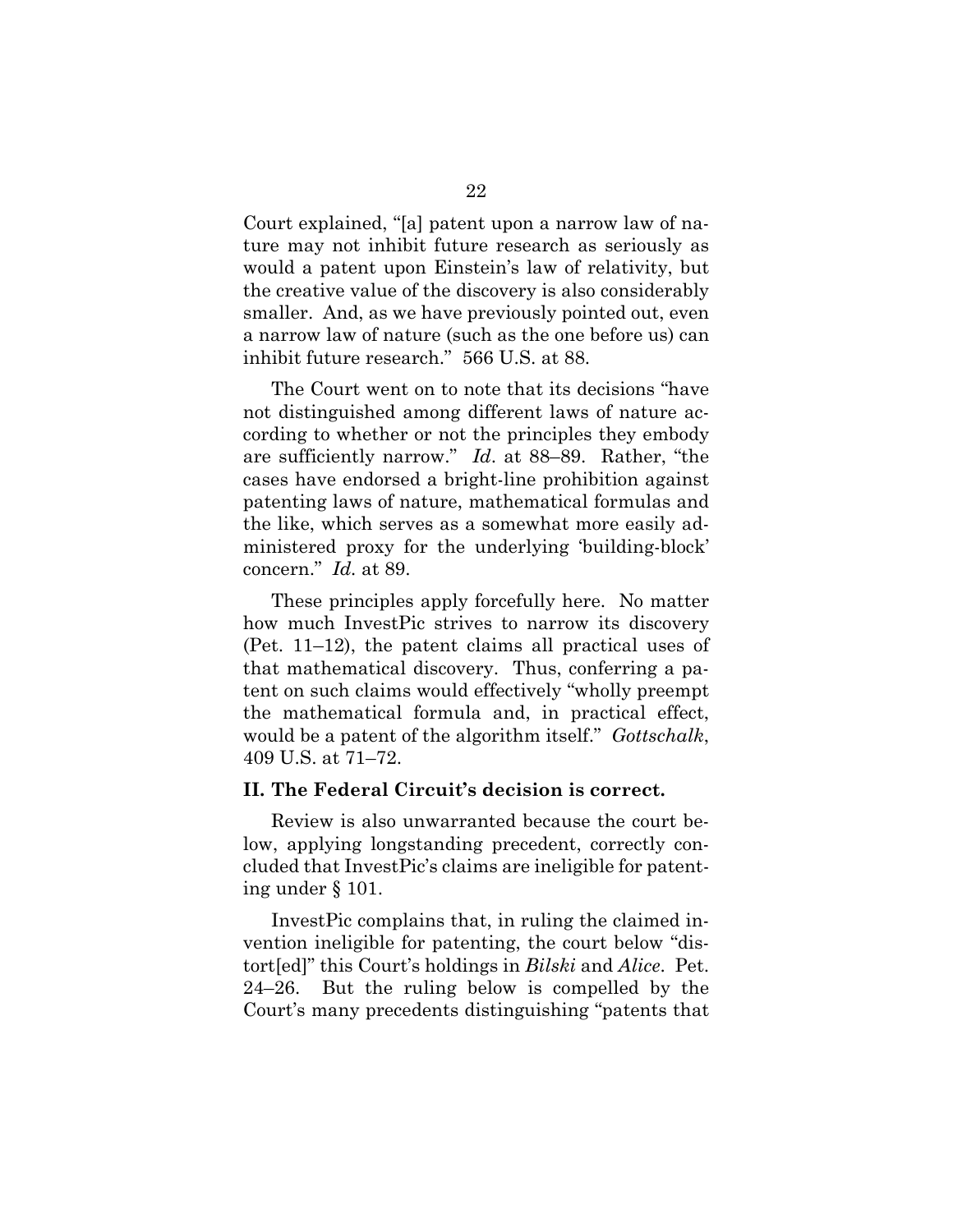claim the 'buildin[g] block[s]' of human ingenuity" from "those that integrate the building blocks into something more." *Alice*, 573 U.S. at 217 (quoting *Mayo*, 566 U.S. at 89).

As explained above (at 3), this Court has long-recognized that § 101 "contains an important implicit exception: Laws of nature, natural phenomena, and abstract ideas are not patentable." *Alice*, 537 U.S. at 216 (internal quotations omitted). As early as 1939, the Court explained that within the scope of this exception are "scientific truth[s], or the mathematical expression of [them]." *Mackay*, 306 U.S. at 94. And at the advent of the information age, the Court clarified that patents directed to a "mathematical formula [with] no substantial practical application except in connection with a digital computer" are likewise ineligible for patenting. *Gottschalk*, 409 U.S. at 71–72; accord *Flook*, 437 U.S. at 594. The Court's more recent decisions have only solidified these principles, reaffirming that "simply implementing a mathematical principle on a physical machine, namely a computer, [is] not [] patentable." *Alice*, 573 U.S. at 222 (quoting *Mayo*, 566 U.S. at 84).

As the court below recognized, this case is squarely controlled by this principle. At *Alice*'s first step, the claims of the '291 patent are directed to "nothing but a series of mathematical calculations based on selected information and the presentation of the results of those calculations." Pet. App. 3a.

At *Alice*'s second step, there is "nothing 'inventive' about any claim details, individually or in combination"—leaving the patent as nothing more than "an advance in mathematical techniques in finance." Pet. App. 20a. In particular, the formulae at issue are carried out on "off-the-shelf" general-purpose computers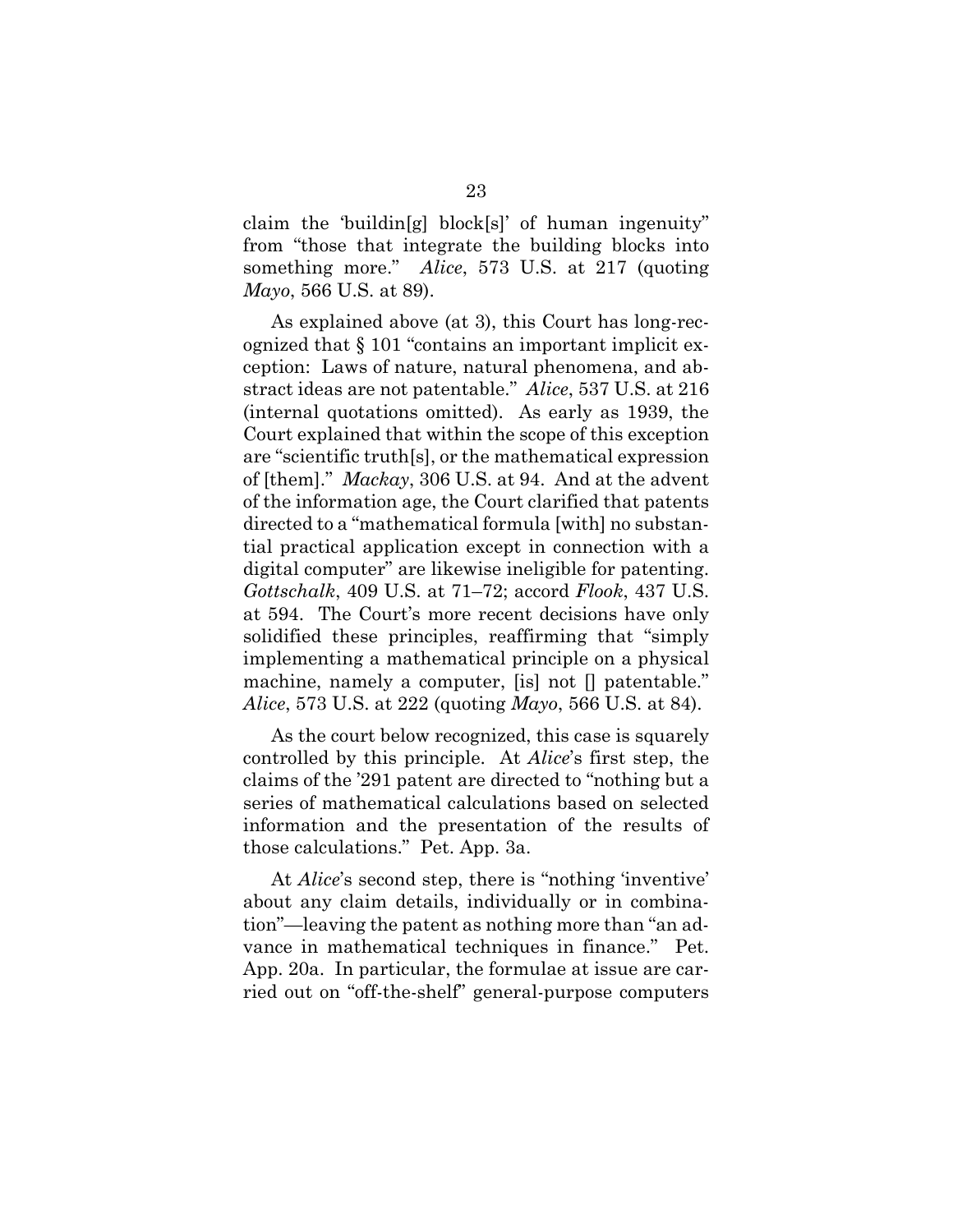using "their already available basic functions." Pet. App. 3a, 15a, 18a–19a; accord *id*. at 55a–56a. Put another way, none of the claim limitations at issue *improve* computers; they are instead simply "use[d] as tools in executing the claimed process." *Id.* at 19a.

As this Court cautioned in *Flook*, allowing conventional pre- and post-solution activities—such as those present here—to "transform an unpatentable principle into a patentable process [would] exalt[] form over substance." 437 U.S. at 590. Holding otherwise would enable "[a] competent draftsman [to] attach some form of post-solution activity to almost any mathematical formula." *Ibid.* That concern is well-founded here.

InvestPic does not dispute the Federal Circuit's characterization of the '291 patent. See Pet. i. Nor would such a challenge warrant certiorari. S. Ct. R. 10. But in any event, a review of the patent's language —absent from the petition—confirms that the court's characterization was proper.

As the patent's abstract states, the "invention provides a method and system for the statistical analysis, display and dissemination of financial data over an information network." C.A. App. 28. Similarly, the claims recite "[a] method for calculating, analyzing and displaying investment data" (claim 1); "[a] method for providing statistical analysis of investment data" (claim 11); and "[a] system for providing statistical analysis of investment information over an information network" (claim 32). C.A. App. 1827a, 1837. In short, the patent is just as the court below described: "a series of mathematical calculations based on selected information and the presentation of the results of those calculations." Pet. App. 3a.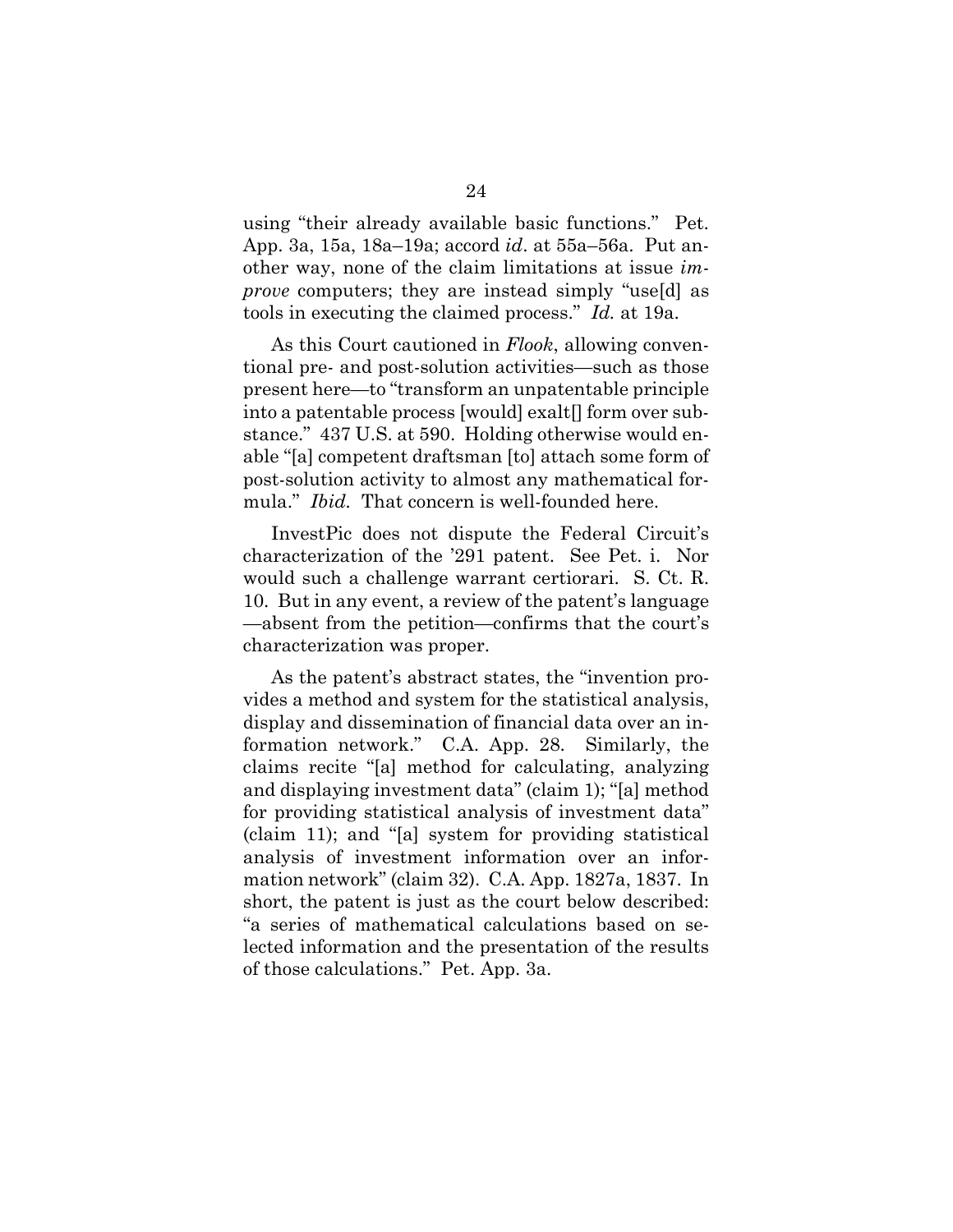It is no answer to say that the claims here are directed not to mathematics, but rather to "assessing the health of investment portfolios." Pet. 18. Insofar as that is true (and we are skeptical), such activity is a "fundamental economic practice long prevalent in our system of commerce" tantamount to hedging or intermediated settlement. *Alice*, 573 U.S. at 219 (quoting *Bilski*, 561 U.S. at 611). That too is ineligible for patenting.

Given the nature of the patent and this Court's unambiguous guidance in *Alice*, *Flook*, *Gottschalk*, *Mackay*, and *Bilski*, the conclusion reached below was not a difficult one. There is no reason for this Court to disturb it.

#### \* \* \* \* \*

In sum, it is for good reason that all four judges who heard this case below agreed that InvestPic's patent claims were invalid, and that no Federal Circuit judge called for a vote on whether to rehear the decision en banc. InvestPic's "physical realm" theory is not fairly presented on this record, as the plain language of the claims themselves expressly require—in the words of the court below—elements "in the physical realm of things." Pet. App. 18a. Thus, the court broke no new ground; it simply applied several longstanding holdings of this Court—that the Patent Act bars the patenting of mathematical formulae—to the specific facts of this case, and its ruling was unassailably correct.

#### **CONCLUSION**

For the foregoing reasons, the petition for certiorari should be denied.